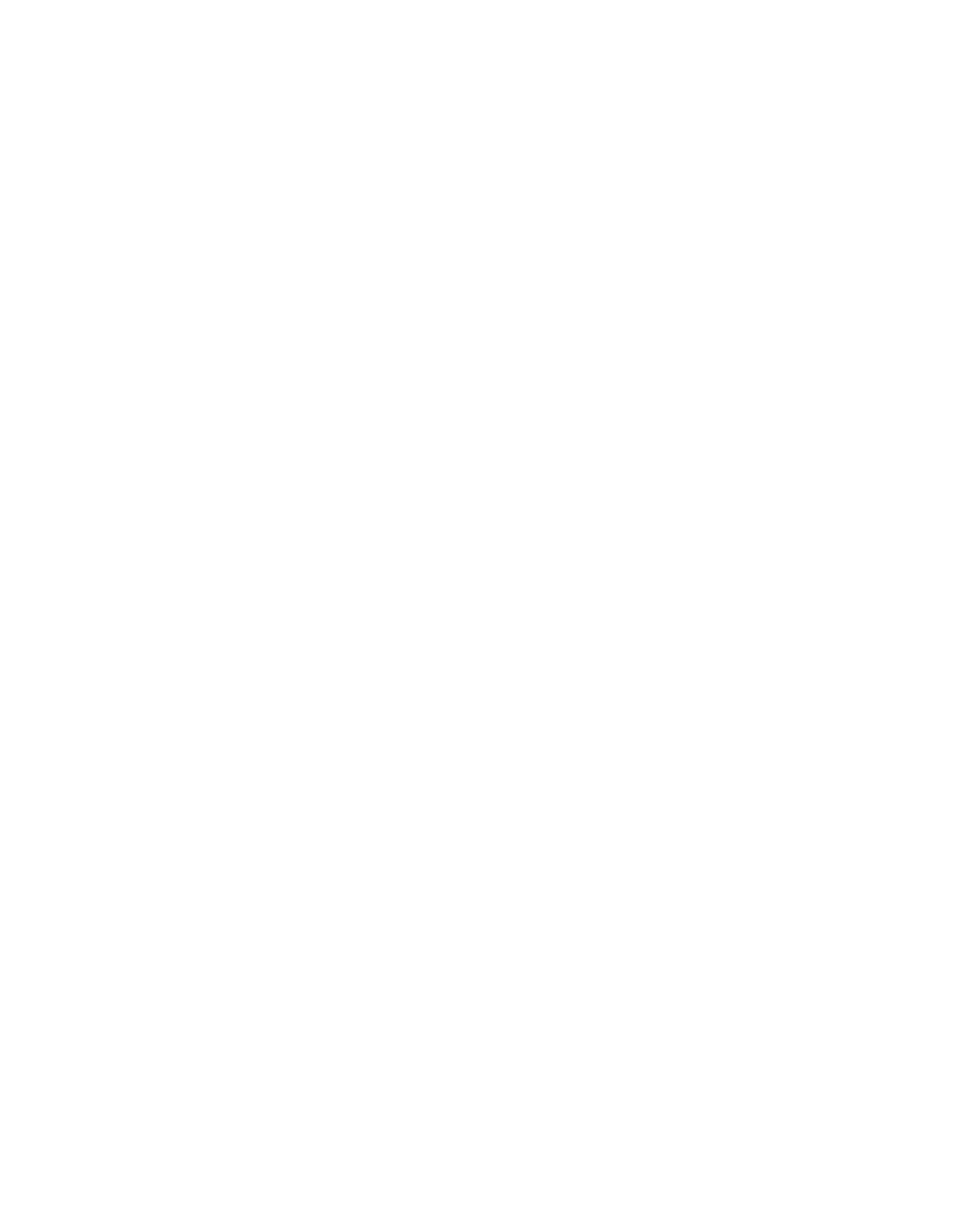# **University of Missouri System Fiscal Year 2014 Rates Student Housing, Activity, Facility, and Health Service Fees**

## Table of Contents

| Page                                                                                                                                                                                                                                           |  |
|------------------------------------------------------------------------------------------------------------------------------------------------------------------------------------------------------------------------------------------------|--|
|                                                                                                                                                                                                                                                |  |
| Table 1. University of Missouri Academic Year Resident Undergraduate Student Fees1                                                                                                                                                             |  |
|                                                                                                                                                                                                                                                |  |
|                                                                                                                                                                                                                                                |  |
| Table 3. Summary of Housing System Financial Plans, System Total 15                                                                                                                                                                            |  |
|                                                                                                                                                                                                                                                |  |
| Table 4. Changes in Student Activity, Facility, and Health Service Fees for FY2014, UM22<br>Table 4b. Student Activity, Facility, and Health Service Fees, UMKC  24<br>Table 4d. Student Activity, Facility, and Health Service Fees, UMSL  26 |  |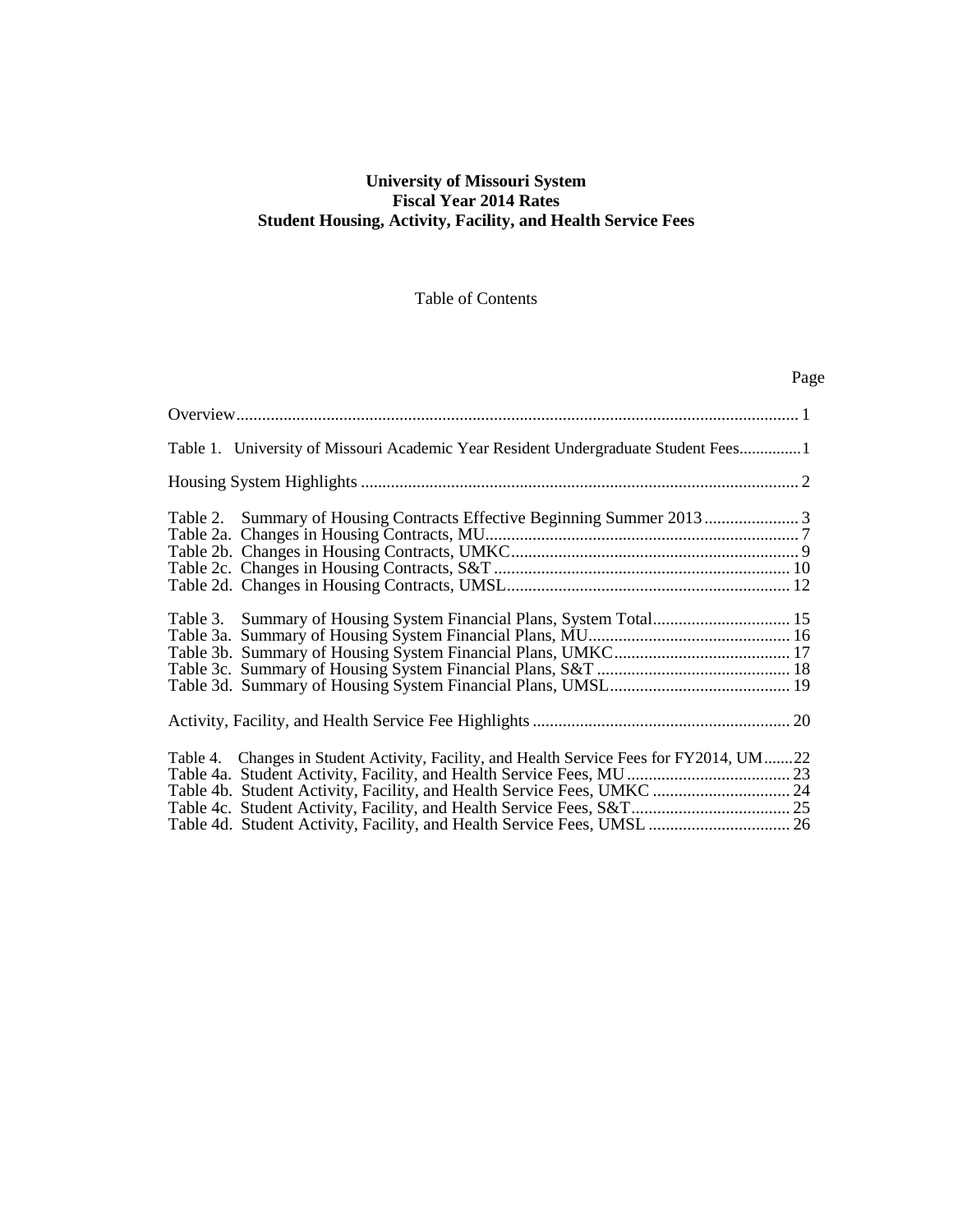#### **Overview**

This document contains the approved rates for student housing, activity, facility, and health service fees for fiscal year 2014 and other supporting materials as submitted by each campus in the University of Missouri System. This information was prepared in support of fee changes that become effective in Summer Session 2013.

The fee proposals were prepared under the direction of the Vice Chancellors or Vice Provosts for Student Affairs on each campus. Planning for fee changes is conducted using operating assumptions unique to each campus and activity, within the context of general economic guidelines communicated by the Assistant Vice President of Planning and Budget. The appropriate advisory groups, affected students, and/or their elected officers reviewed and approved the activity, facility, and health service fee proposals. Student housing rate proposals were developed with input from the affected students and the Residence Hall Associations. These groups had the opportunity to review, ask questions, and provide comments as the proposed room and board rates and plans were developed.

These rate changes are in compliance with SB 389 (section 173.1003; RSMO) unless otherwise noted. There is only one campus that was slightly above the rate of inflation for required fees, which was 1.7% as of December 2012. Increases in required fees are 1.7% or \$6.88 at **MU**, 1.7% or \$7.93 at **UMKC,** and 1.8% or \$7.80 at **S&T**. **UMSL** has a new comprehensive tuition rate that combines per credit hour tuition rates with activity, facility, and health service fees which are charged to all students. As a result, there will be no separate assessment of activity, facility, and health services fees for **UMSL** in FY2014 and beyond. Table 1 shows a summary of Board approved tuition and required fees and room and board charges for academic year 2014 compared to 2013.

|  |  | Table 1. University of Missouri Academic Year Resident Undergraduate Student Fees |  |  |  |
|--|--|-----------------------------------------------------------------------------------|--|--|--|
|--|--|-----------------------------------------------------------------------------------|--|--|--|

|                                                | MU       |          |                     | UMKC     |          |                     | S&T      |          | <b>UMSL</b>         |          |                      |                      |
|------------------------------------------------|----------|----------|---------------------|----------|----------|---------------------|----------|----------|---------------------|----------|----------------------|----------------------|
|                                                | 2013     | 2014     | Percent<br>Increase | 2013     | 2014     | Percent<br>Increase | 2013     | 2014     | Percent<br>Increase | 2013     | 2014                 | Percent<br>Increase  |
| Tuition                                        | \$8,082  | \$8,220  | 1.7%                | \$7,968  | \$8,103  | 1.7%                | \$8,082  | \$8,220  | 1.7%                | \$7,968  | \$9,474              | $n/a^{(3)}$          |
| <b>Information Technology Fee</b>              | 378      | 384      | 1.6%                | 396      | 402      | .5%                 | 402      | 408      | l.5%                | 390      | $n/a$ <sup>(3)</sup> | $n/a$ <sup>(3)</sup> |
| Student Activity, Facility & Health Fee        | 797      | 811      | 1.7%                | 921      | 936      | 1.6%                | 866      | 882      | 1.8%                | 956      | $n/a$ <sup>(3)</sup> | $n/a$ <sup>(3)</sup> |
| Total Tuition and Required Fees <sup>(1)</sup> | 9,257    | 9,415    | 1.7%                | 9,285    | 9,441    | 1.7%                | 9,350    | 9,510    | 1.7%                | 9,314    | 9,474                | 1.7%                 |
| Room & Board $(2)$                             | 8,525    | 8,780    | 3.0%                | 9.044    | 9,267    | 2.5%                | 8,435    | 8.595    | 1.9%                | 9,520    | 9.640                | 1.3%                 |
| Total including Room and Board                 | \$17,782 | \$18,195 | 2.3%                | \$18,329 | \$18,708 | 2.1%                | \$17,785 | \$18,105 | 1.8%                | \$18,834 | \$19,114             | 1.5%                 |

Notes:

(1) Based on required fees for a resident undergraduate student at fifteen credit hours per semester for two semesters. Excludes special course fees.

(2) Predominant plan as submitted by each campus.

(3) UMSL will no longer be assessing activity, facility and health service fees. They were combined with the tuition rate beginning in FY2014.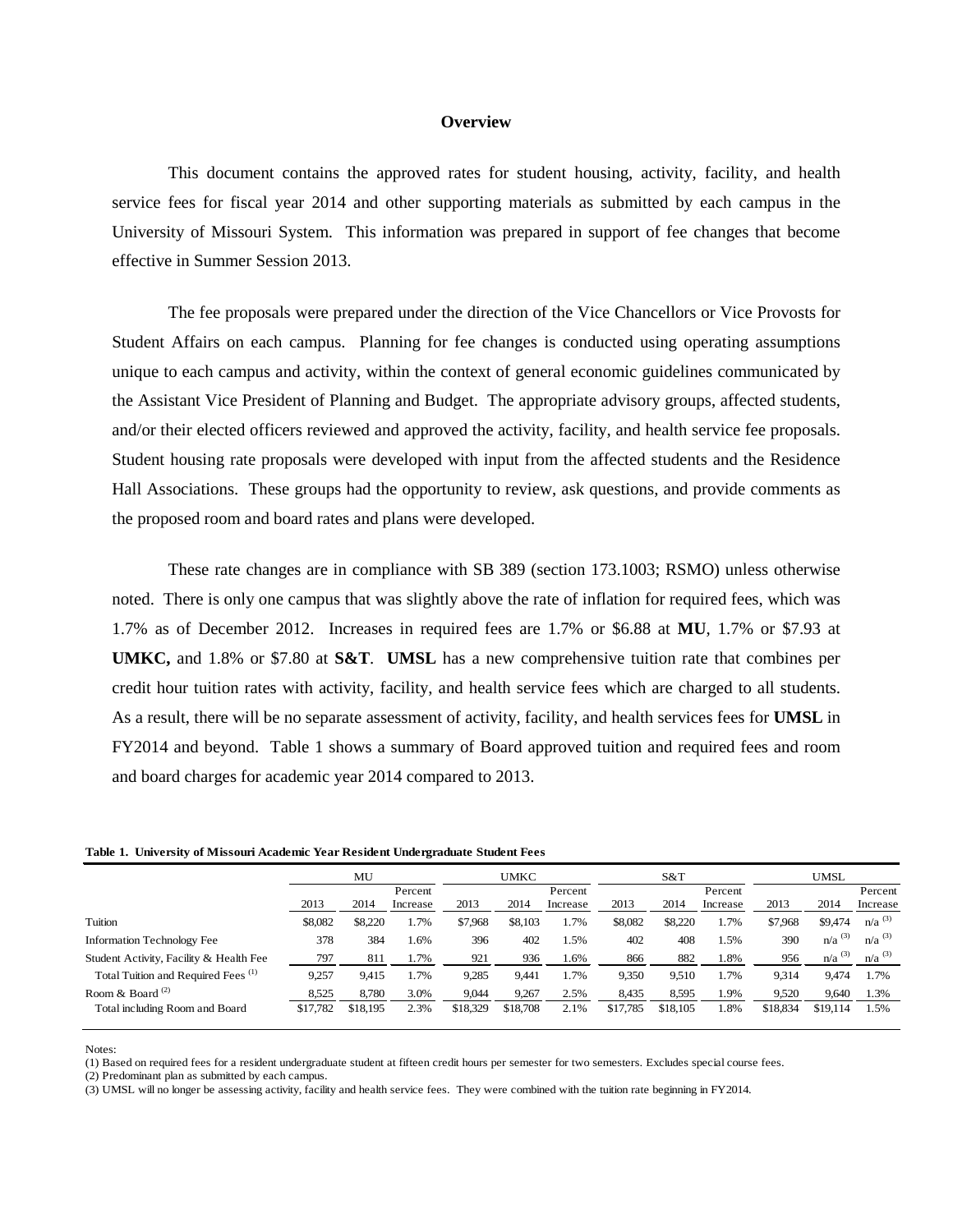## **Housing System Highlights**

## **Room and Board Contract Rates**

Room and board charges vary across the four campuses and within each campus based on the residence facility and meal plan selected by the student. Table 2 summarizes the approved changes in the predominant room and board plans on each campus as well as showing the range of plans available. Based on the predominant room and board plan on each campus, rates increase by 3.0% at **MU**, 2.5% at **UMKC**, 1.9% at **S&T**, and 1.3% at **UMSL**. These increases are driven by various factors that impact housing and dining differently and the campus operations differently including but not limited to utility costs, debt service, food costs, labor costs, and contractual arrangements with third party vendors. Tables 2a - 2d detail the type of rooms and meal plans that are available on each campus as well as the approved rates for each plan.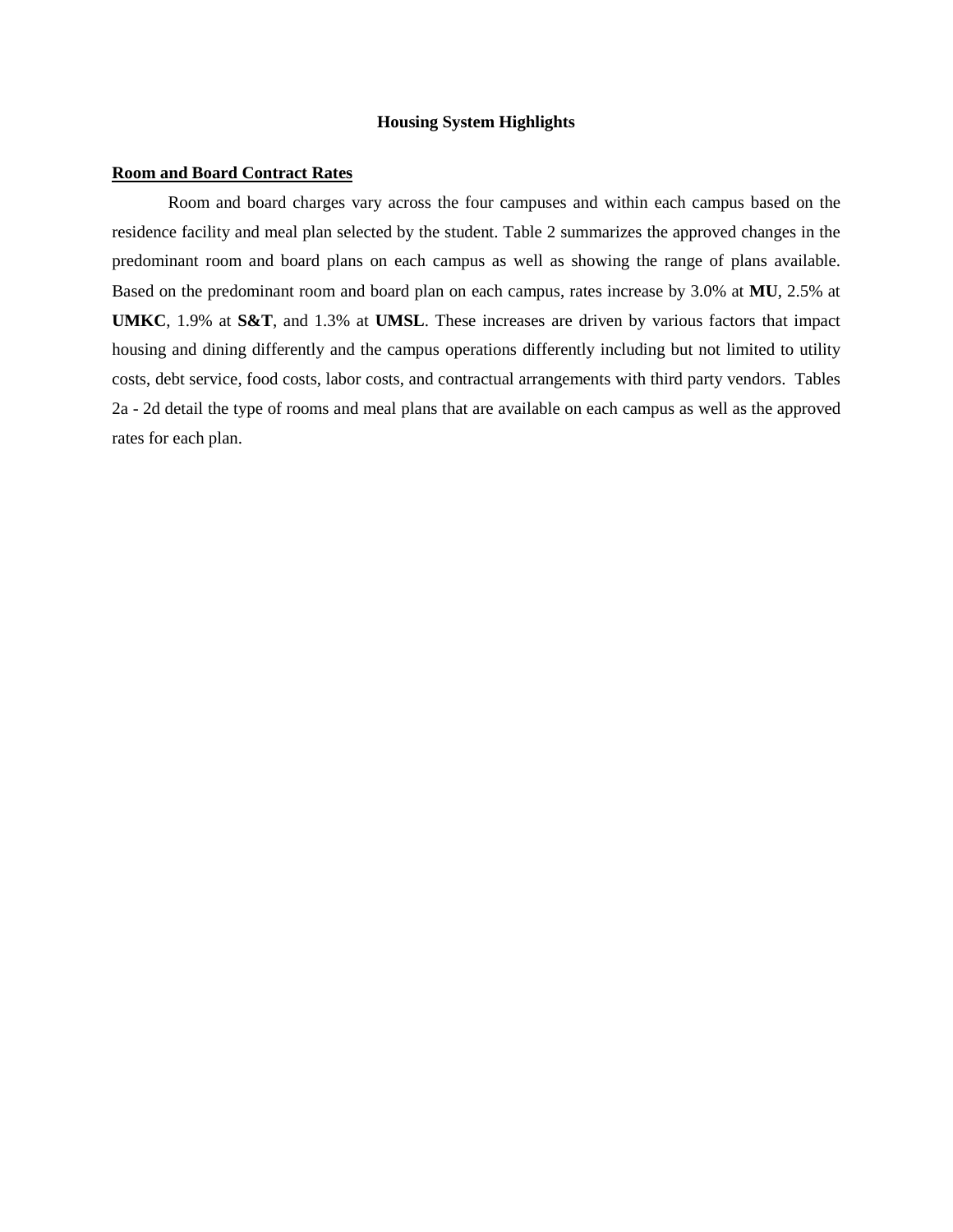| <b>Room and Board Plans</b><br><b>Academic Year - 2 Semesters</b> |      |         |         | Increase/                   | Percent                     |  |  |
|-------------------------------------------------------------------|------|---------|---------|-----------------------------|-----------------------------|--|--|
|                                                                   |      | FY2013  | FY2014  | Decrease                    | Change                      |  |  |
| Room and Board - Predominant Plan                                 |      | \$8,525 | \$8,780 | \$255                       | 3.0%                        |  |  |
| Renovated traditional double room                                 |      | 5,555   | 5.750   | 195                         | 3.5%                        |  |  |
| 225 Meal Block per semester (roughly 14 meals/week)               |      | 2.970   | 3,030   | 60                          | 2.0%                        |  |  |
| Range of Plan Options                                             |      |         |         |                             |                             |  |  |
| <b>Housing Options</b>                                            | High | \$8,030 | \$8,310 | Single suite                |                             |  |  |
| <b>Housing Options</b>                                            | Low  | 4.470   | 4.625   |                             | Double room unrenovated     |  |  |
| Meal Plan Options                                                 | High | 3,380   | 3,450   |                             | 275 Meal Block per semester |  |  |
| Meal Plan Options                                                 | Low  | 2.560   | 2.610   | 175 Meal Block per semester |                             |  |  |

# **UMKC Room and Board Plans Increase Increase Increase Percent** Academic Year - 2 Semesters FY2013 FY2014 Decrease Change Room and Board - Predominant Plan \$9,044 \$9,044 \$9,267 \$223 2.5% Traditional Double A/C 6,203 6,327 124 2.0% Meal Plan Block 180 Meal w/\$175 Flex per semester 2,841 2,940 99 3.5% Range of Plan Options Housing Options High \$9,170 \$9,445 Single room apartment Housing Options Low 6,203 6,327 Traditional double room A/C Meal Plan Options High 3,061 3,168 140 block with \$300 flex/sem Meal Plan Options Low 2,734 2,830 12 Meal Plan - \$175 flex/sem

|                                                     |      | Missouri S&T |         |                                   |                                    |  |
|-----------------------------------------------------|------|--------------|---------|-----------------------------------|------------------------------------|--|
| <b>Room and Board Rates</b>                         |      |              |         | Increase/                         | Percent                            |  |
| <b>Academic Year - 2 Semesters</b>                  |      | FY2013       | FY2014  | Decrease                          | Change                             |  |
| Room and Board - Predominant Plan                   |      | \$8,435      | \$8,595 | \$160                             | 1.9%                               |  |
| Renovated Double                                    |      | 5,685        | 5,795   | 110                               | 1.9%                               |  |
| Meal Plan $4-15$ Meals/Wk + DBD \$62.50/\$67.50/sem |      | 2.750        | 2,800   | 50                                | 1.8%                               |  |
| Range of Plan Options                               |      |              |         |                                   |                                    |  |
| <b>Housing Options</b>                              | High | \$7,915      | \$8,030 | Single suite                      |                                    |  |
| <b>Housing Options</b>                              | Low  | 3,255        | 3,320   | Traditional triple room           |                                    |  |
| Meal Plan Options                                   | High | 3.290        | 3,350   | $19$ Meals/Wk + DBD \$60/\$65/sem |                                    |  |
| Meal Plan Options                                   | Low  | 1,455        | 1,530   |                                   | $5$ Meals/Wk + DBD \$150/\$160/sem |  |

Note: Rates include a \$75 fee for internet services billed separately from housing contracts prior to FY2014.

|                                    | UMSL             |         |         |                   |                                 |
|------------------------------------|------------------|---------|---------|-------------------|---------------------------------|
| <b>Room and Board Plans</b>        |                  |         |         | Increase/         | Percent                         |
| <b>Academic Year - 2 Semesters</b> | FY2013<br>FY2014 |         |         | Decrease          | Change                          |
| Room and Board - Predominant Plan  |                  | \$9,520 | \$9,640 | \$120             | 1.3%                            |
| Single Room                        |                  | 6.490   | 6,490   |                   | $\overline{\phantom{0}}$        |
| 100 Block Meals - DBD \$350/sem    |                  | 3.030   | 3.150   | 120               | 4.0%                            |
| Range of Plan Options              |                  |         |         |                   |                                 |
| <b>Housing Options</b>             | High             | \$6,490 | \$6,490 | Oak Hall Single   |                                 |
| Housing Options                    | $I_{\Omega}$     | 4.048   | 4.048   | Villa Hall Double |                                 |
| Meal Plan Options                  | High             | 3.490   | 3.630   |                   | 200 Block Meals - DBD \$150/sem |
| Meal Plan Options                  | Low              | 3,030   | 3.150   |                   | 100 Block Meals - DBD \$350/sem |

## **Table 2. Summary of Housing Contracts, Effective Beginning with the 2013 Summer Session**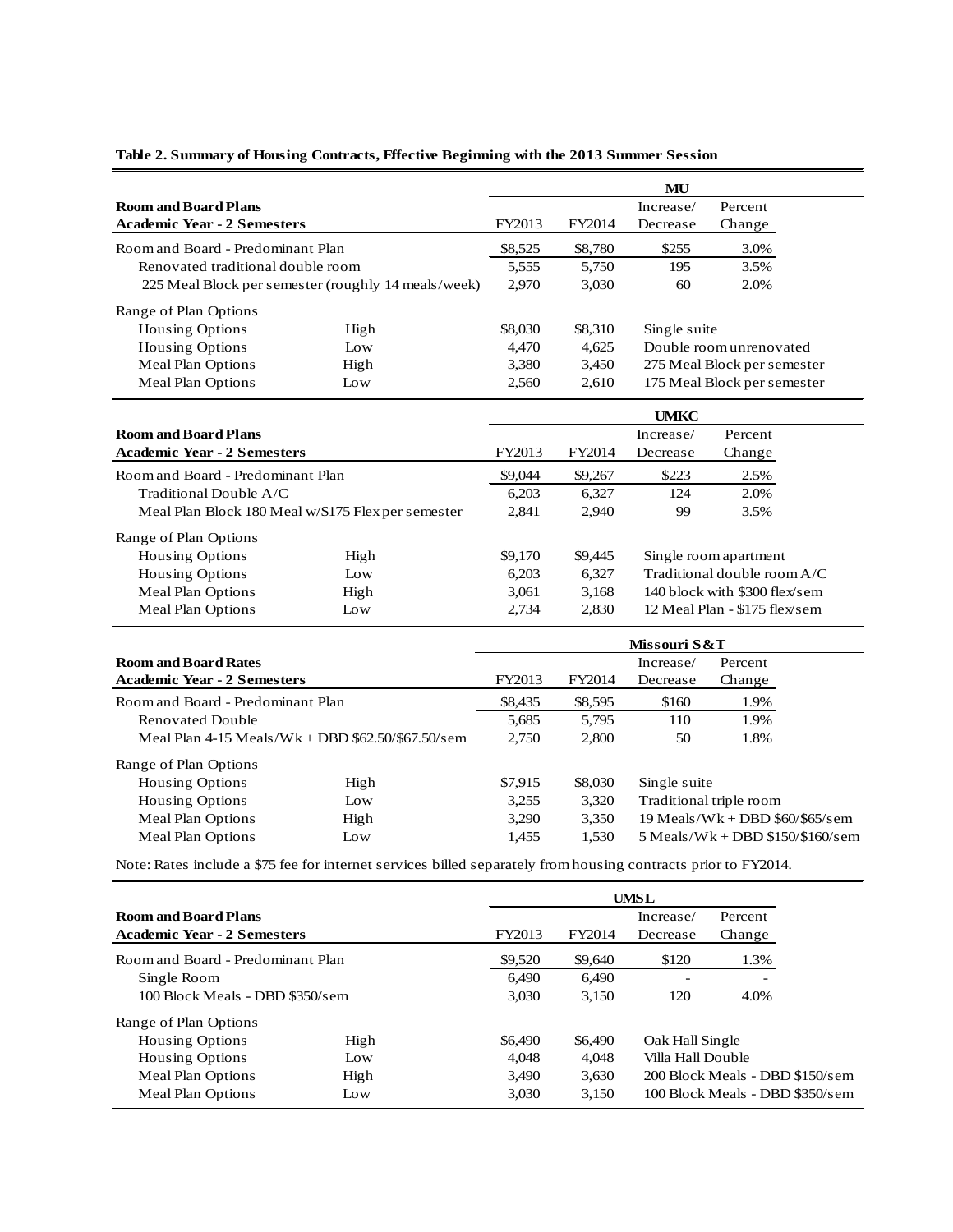At **MU**, the predominant room and board plan costs \$8,780 for the FY2014 academic year and consists of a renovated traditional double room and a dining plan that provides 225 meals per semester (roughly 14 meals per week). This plan increased by \$255 or 3.0% for the academic year. There are a wide variety of accommodations and housing facilities to choose from. Housing rates for the FY2014 academic year range from a high of \$8,310 for a single suite to a low of \$4,625 for an un-renovated traditional double room. Dining rates increased by 2.0%. The primary drivers of the increase are food, labor and utility costs. In addition, Mark Twain Market, a newly renovated all you care to eat dining facility, will open this fall which will impact all expense lines, but have little effect on revenue. Three different dining plans are available for students that live on-campus in residence halls and range from a high of \$3,450 per academic year for a 275 meal block per semester to a low of \$2,610 for a 175 meal block per semester. Students living on extended campus and off campus have a fourth option of a 125 meal block with \$420 Prepaid E.Z. Charge at the same cost as the 175 meal block of \$2,610.

Housing rates at MU increased by 3.5%. Housing rates reflect the required financial commitment to the Residential Life Master Plan including debt service payments for 11 new and 8 renovated residence halls – more than 5,000 beds since 2004. Mark Twain hall is currently under construction and will open in time to house students this fall. An increase to debt service of approximately \$1 million annually will accompany the opening. Other primary drivers of the housing rate increase are an increase to utility expenses of 8.1% and a 1.5% increase in the flat benefit rate that drives a 4.4% increase to the benefit budget. Reductions in transfers to plant reserves for maintenance and repair were used to balance the budget and keep rates affordable after other cost reduction efforts were exhausted.

The Residential Life Master Plan calls for Johnston Hall to be offline in FY2014 and for construction to begin on a new hall in early FY2014. To meet student needs, extended campus apartment rental will continue.

Increases in monthly rental rates for family student housing apartments range from 3.9% to 4.1% depending on the facility and apartment type. Increases in rates at this level were required to address a number of safety and basic infrastructure concerns necessary to keep the facilities viable. These include plumbing concerns, replacing original gas furnaces, water heaters and stoves/ranges.

At **UMKC**, the predominant room and board plan for FY2014 will cost \$9,267 per academic year and consists of a traditional double room and a 180 block meal plan with \$175 in Flex cash per semester. This is an increase of 2.5% over FY2013. At UMKC, room rates increased by 2.0% and Oak Place Apartment rents increased by 3.0%. Room rates vary by type of room ranging from a high of \$9,445 for a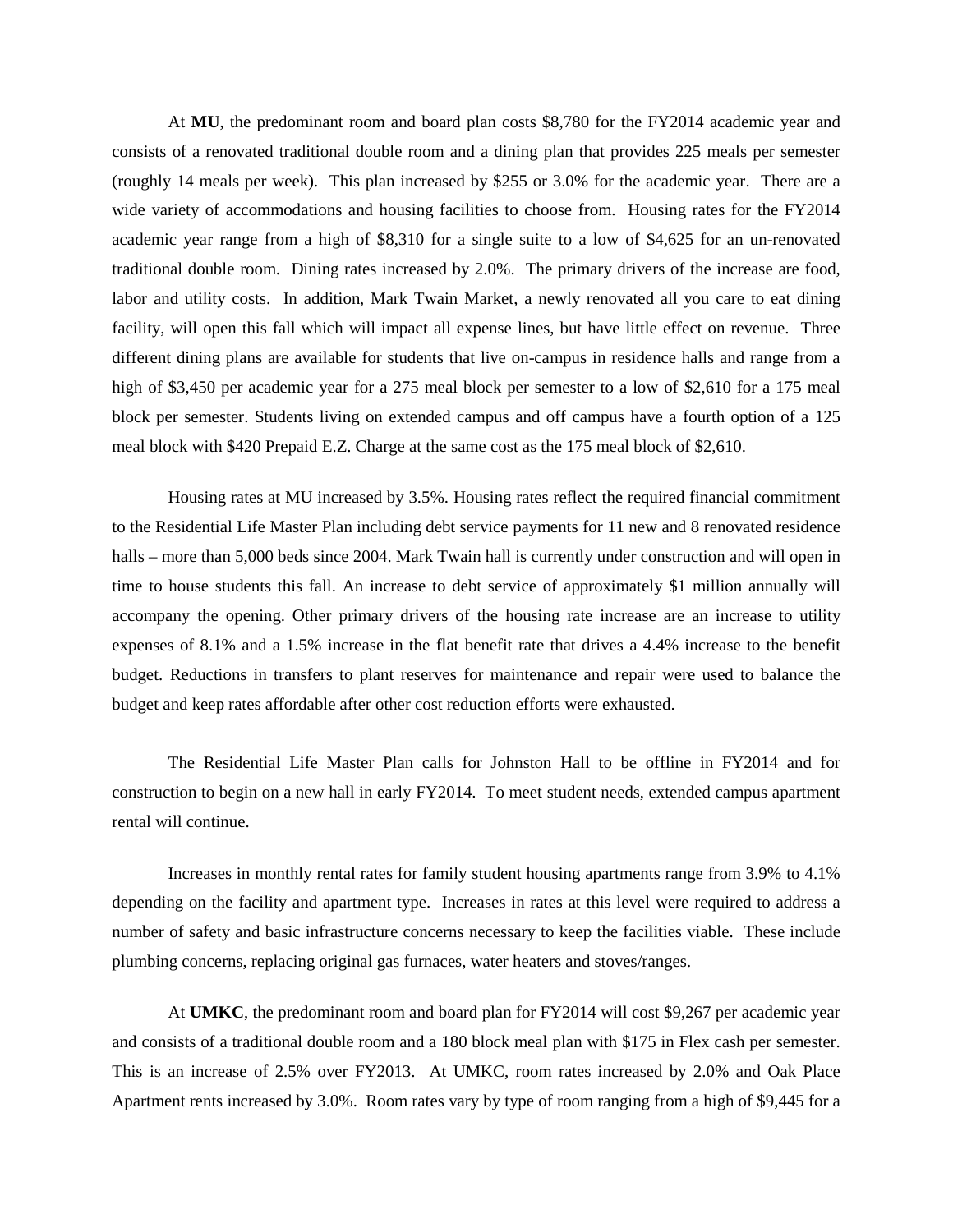single apartment to a low of \$6,327 for a traditional double room.

At UMKC, food service is outsourced to a third party vendor. Meal plan rates increased by 3.5% per adjustment clauses in the third party contract. Five different meal plans are available ranging from a high of \$3,168 per academic year for a 140 meal block with \$300 in Flex cash per semester to a low of \$2,830 for 12 meals per week with \$175 Flex cash per semester.

At **S&T**, the predominant room and board plan costs \$8,595 per academic year for FY2014 and consists of a Thomas Jefferson North renovated double room and 15 meals per week plus \$67.50 declining balance per semester. The increase in the predominant room and board plan at S&T is 1.9% or \$160 for the academic year.

Housing rate increases range from 1.1% to 2.0% with the predominant plan increasing 1.9%. Room rates range from a high of \$8,030 for a single suite to a low of \$3,320 for a traditional triple room. The housing rates for FY2013 have been restated to reflect a \$75 per year charge for internet services which was previously billed directly to the students. In FY2014 and beyond this charge will be included in the room rate.

S&T's increase in meal plans range from 1.7% to 5.2% with the predominant plan increasing 1.8%. The same seven meal plans will be available in FY2014. Meal plans at S&T range from a high of \$3,350 per academic year for 19 meals per week and \$65 declining balance per semester to a low of \$1,530 for 5 meals per week with \$160 declining balance per semester. S&T uses a third party vendor for dining services and the rate increases reflect the inflationary adjustments required in the contract.

At **UMSL**, the predominant room and board plan for FY2014 will increase \$120 or 1.3% and costs \$9,640 per academic year. The predominant plan consists of a single room in Oak Hall and a 100 block meal plan plus \$350 declining balance per semester.

Housing rates will remain flat for fiscal year 2014. Capacity is anticipated to increase to 74.4% up from 70% this year. Housing options range from a high of \$6,490 for a single room in Oak Hall to a low of \$4,048 for a double room in Villa Hall, which is primarily reserved for Optometry and older students.

UMSL's meal plans are contracted with a third party food service provider. Four meal plans are offered and range from a low of \$3,150 per academic year for a 100 meal block with a \$350 declining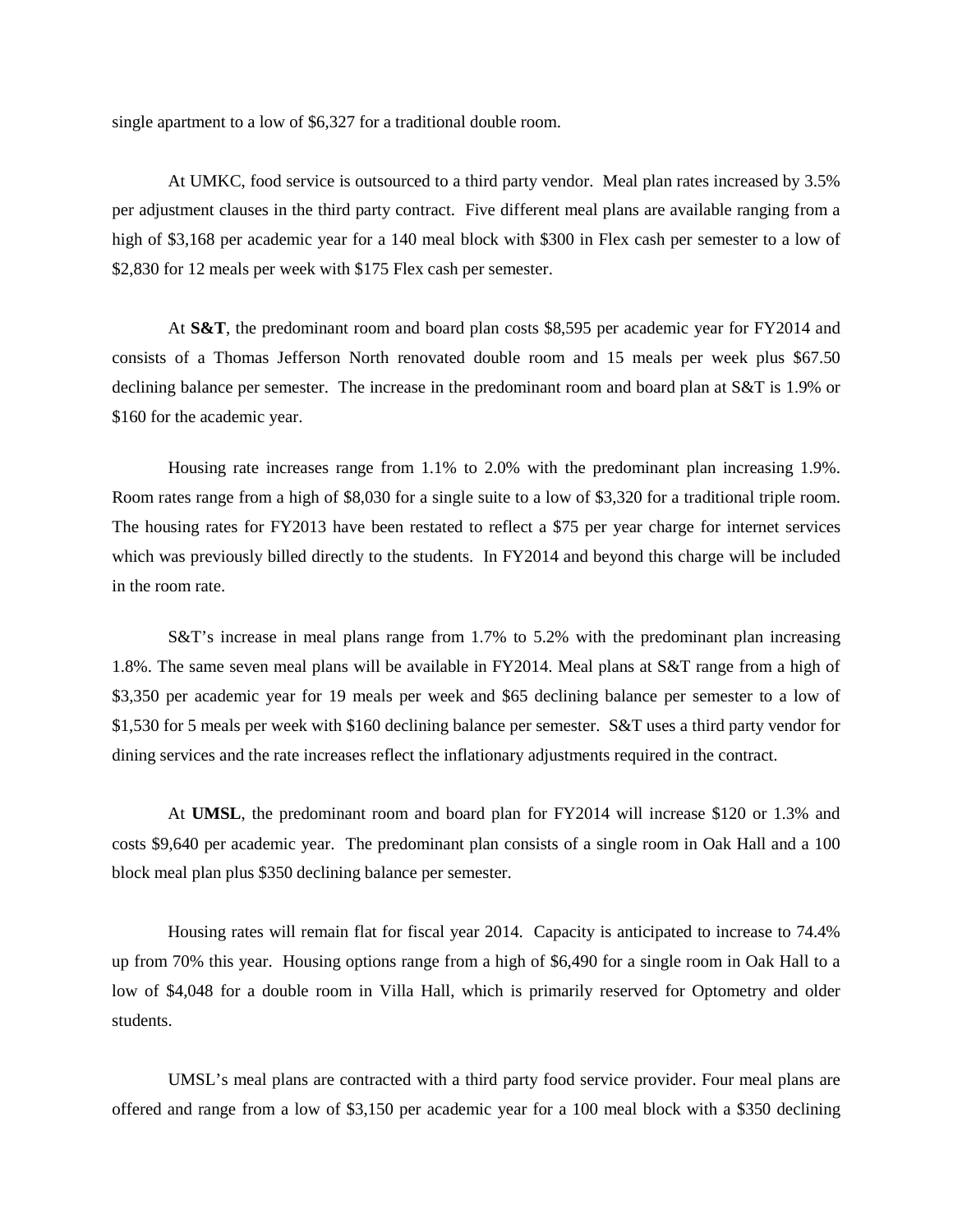balance per semester to a high of \$3,630 for a 200 meal block with a \$150 declining balance per semester. Meal plan costs will increase 4.0% per the inflationary clauses in the contract and campus negotiations.

## **Family Housing**

The approved increases in rates for family student housing are 3.9% to 4.1% at **MU**, 1.8% to 2.3% at **S&T** and no increase at **UMSL** for the FY2014 academic year. **UMKC** does not offer family housing.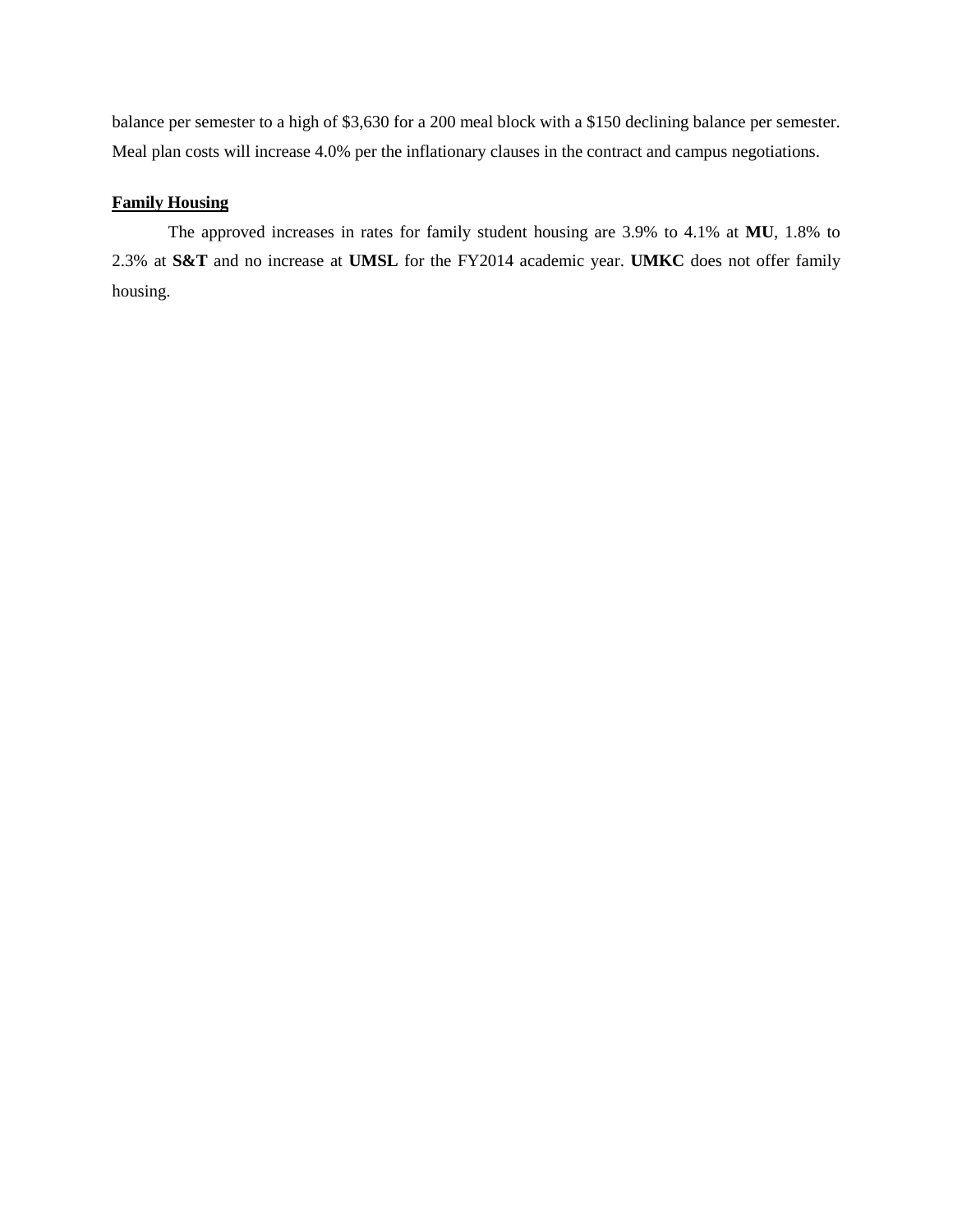|                                             | MU      |         |           |         |
|---------------------------------------------|---------|---------|-----------|---------|
| <b>Room and Board Plans</b>                 |         |         | Increase/ | Percent |
| <b>Academic Year - 2 Semesters</b>          | FY2013  | FY2014  | Decrease  | Change  |
| <b>Predominant Plan</b>                     |         |         |           |         |
| Room and Board                              | \$8,525 | \$8,780 | \$255     | 3.0%    |
| Renovated traditional double room           | 5,555   | 5,750   | 195       | 3.5%    |
| 225 Meal Block per semester                 | 2,970   | 3,030   | 60        | 2.0%    |
|                                             |         |         |           |         |
| <b>Meal Plans Options</b>                   |         |         |           |         |
| Regular Academic Year (Two Semesters)       |         |         |           |         |
| 275 Meal Block per semester                 | \$3,380 | \$3,450 | \$70      | 2.1%    |
| 225 Meal Block per semester                 | 2,970   | 3,030   | 60        | 2.0%    |
| 175 Meal Block per semester                 | 2,560   | 2,610   | 50        | 2.0%    |
| 125 Meal Block per semester including \$420 | 2,560   | 2,610   | 50        | 2.0%    |
| prepaid EZ charge                           |         |         |           |         |
| Summer Session (Eight Weeks) (1)            |         |         |           |         |
| 140 Meal Block per semester                 | \$828   | \$878   | \$50      | $6.0\%$ |
| 114 Meal Block per semester                 | 728     | 771     | 43        | 5.9%    |
| 88 Meal Block per semester                  | 638     | 664     | 26        | 4.1%    |
|                                             |         |         |           |         |
| Housing Options (2)                         |         |         |           |         |
| <b>Suite Style</b>                          |         |         |           |         |
| Regular Academic Year (Two Semesters)       |         |         |           |         |
| Semi-Suite Single                           | \$8,030 | \$8,310 | \$280     | 3.5%    |
| Single w/bath                               | 8,030   | 8,310   | 280       | 3.5%    |
| Suite Single                                | 8,030   | 8,310   | 280       | 3.5%    |
| Single (traditional)                        | 7,040   | 7,285   | 245       | 3.5%    |
| Double                                      | 6,590   | 6,820   | 230       | 3.5%    |
| Double (traditional)                        | 5,555   | 5,750   | 195       | 3.5%    |
| Semi-Suite Double                           | 6,590   | 6,820   | 230       | 3.5%    |
| Suite Double                                | 7,040   | 7,285   | 245       | 3.5%    |
| <b>Extended Campus</b>                      | 6,100   | 6,315   | 215       | 3.5%    |
| Summer Session (Eight Weeks)                |         |         |           |         |
| Single                                      | \$1,445 | \$1,495 | \$50      | 3.5%    |
| Double                                      | 1,030   | 1,065   | 35        | 3.4%    |
| <b>Renovated Traditional</b>                |         |         |           |         |
| Regular Academic Year (Two Semesters)       |         |         |           |         |
| Single                                      | \$7,035 | \$7,280 | \$245     | 3.5%    |
| Double                                      | 5,555   | 5,750   | 195       | 3.5%    |
|                                             |         |         |           |         |
| <b>Unrenovated Traditional</b>              |         |         |           |         |
| Regular Academic Year (Two Semesters)       |         |         |           |         |
| Single (Johnston & Wolpers)                 | \$7,035 | \$7,280 | \$245     | 3.5%    |
| Double (Johnston & Wolpers)                 | 5,555   | 5,750   | 195       | 3.5%    |
| Single (Jones, Lathrop, Laws)               | 5,950   | 6,160   | 210       | 3.5%    |
| Double (Jones, Lathrop, Laws)               | 4,470   | 4,625   | 155       | 3.5%    |

**Table 2a. University of Missouri - Columbia, Changes in Housing Contracts Effective Beginning with the 2013 Summer Session**

(1) The number of meals in the block have been slightly increased so they can be evenly split between the two sessions, as needed, and the pricing method changed as well. Approximately 250 students have meal plans in the summer.

(2) Rooms open over breaks cost \$225 more per year.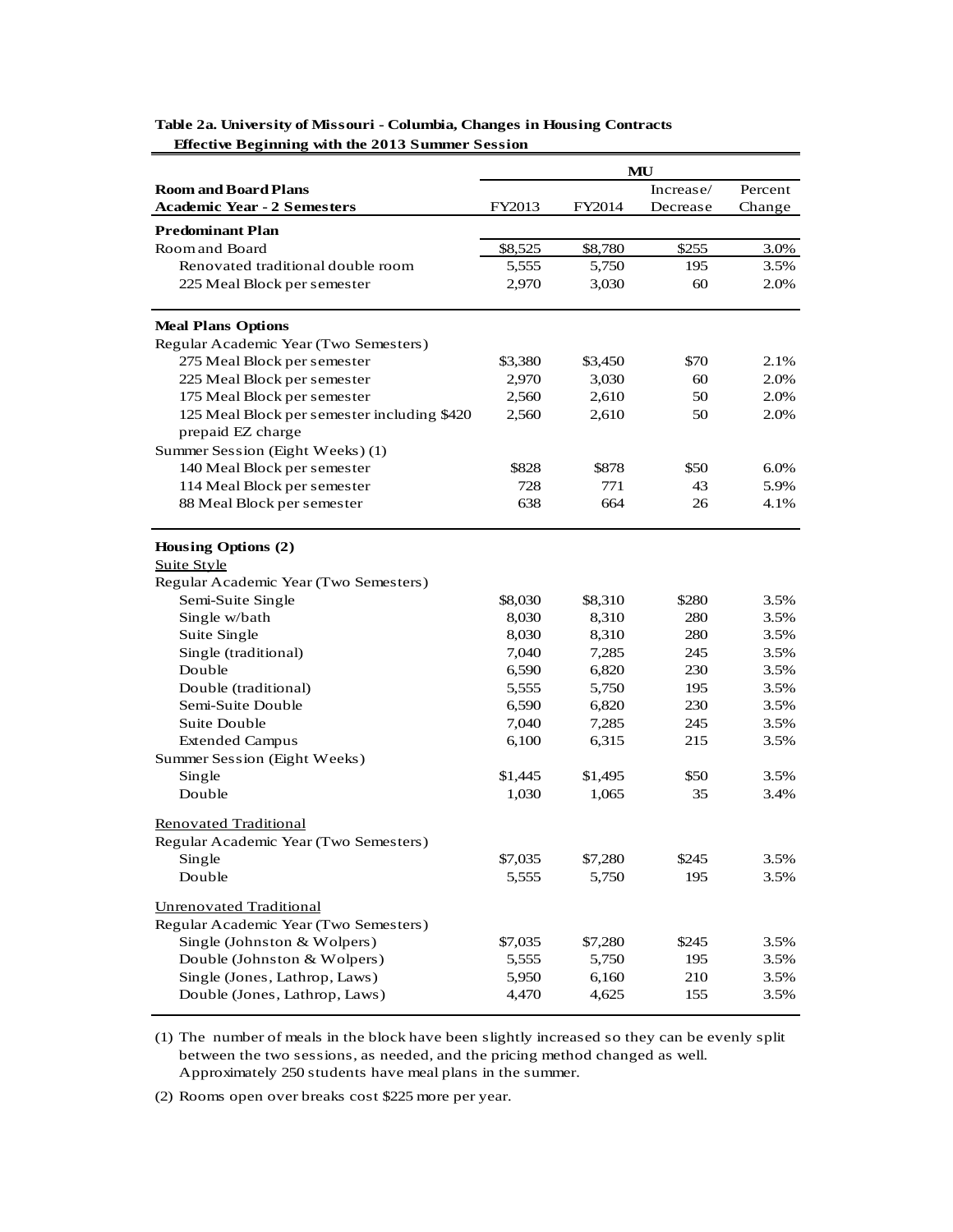|                                           | MU     |        |           |         |  |  |  |
|-------------------------------------------|--------|--------|-----------|---------|--|--|--|
|                                           |        |        | Increase/ | Percent |  |  |  |
| <b>Family Student Housing (Per Month)</b> | FY2013 | FY2014 | Decrease  | Change  |  |  |  |
|                                           |        |        |           |         |  |  |  |
| University Heights and University Village |        |        |           |         |  |  |  |
| 1 Bedroom (Basic)                         | \$410  | \$426  | \$16      | 3.9%    |  |  |  |
| 2 Bedroom (Basic)                         | 485    | 504    | 19        | 3.9%    |  |  |  |
| 2 Bedroom (Renov.)                        | 565    | 588    | 23        | 4.1%    |  |  |  |
| 2 Bedroom (Enlarged)                      | 590    | 614    | 24        | 4.1%    |  |  |  |
| <b>Manor House Apartments</b>             |        |        |           |         |  |  |  |
| 1 Bedroom Efficiency                      | \$470  | \$489  | \$19      | 4.0%    |  |  |  |
| 1 Bedroom                                 | 550    | 572    | 22        | $4.0\%$ |  |  |  |
| 2 Bedroom                                 | 670    | 697    | 27        | 4.0%    |  |  |  |
| Tara Apartments                           |        |        |           |         |  |  |  |
| 1 Bedroom (Basic)                         | \$510  | \$530  | \$20      | 3.9%    |  |  |  |
| 1 Bedroom (Basic with Laundry)            | 540    | 562    | 22        | 4.1%    |  |  |  |
| 2 Bedroom (Basic)                         | 545    | 567    | 22        | 4.0%    |  |  |  |
| 2 Bedroom (Basic with Laundry)            | 560    | 582    | 22        | 3.9%    |  |  |  |
| 2 Bedroom (Large)                         | 580    | 603    | 23        | 4.0%    |  |  |  |
| 2 Bedroom (Large with Laundry)            | 615    | 640    | 25        | 4.1%    |  |  |  |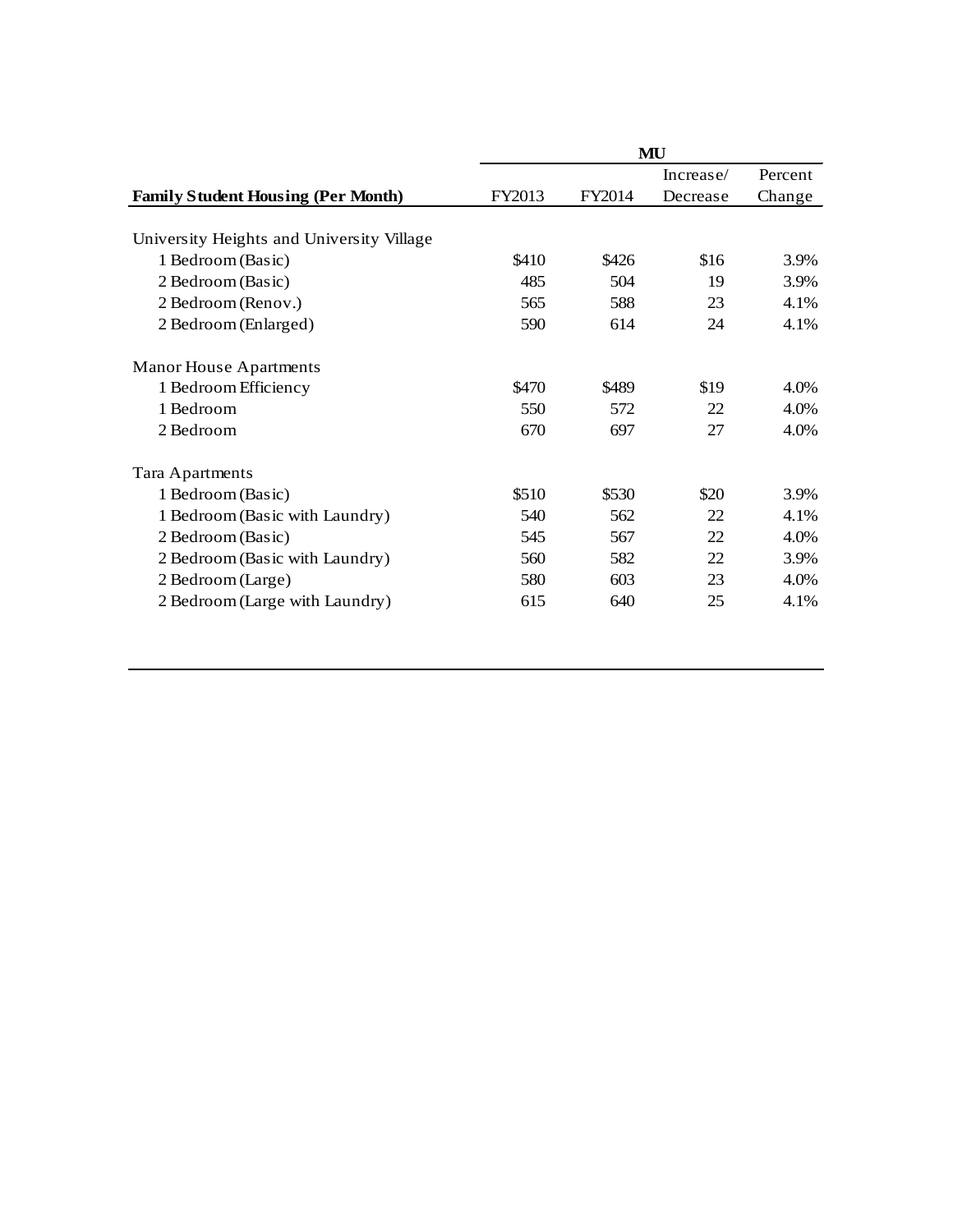|                                                         | <b>UMKC</b> |         |           |         |  |  |
|---------------------------------------------------------|-------------|---------|-----------|---------|--|--|
| <b>Room and Board Plans</b>                             |             |         | Increase/ | Percent |  |  |
| <b>Academic Year - 2 Semesters</b>                      | FY2013      | FY2014  | Decrease  | Change  |  |  |
|                                                         |             |         |           |         |  |  |
| <b>Predominant Plan</b>                                 |             |         |           |         |  |  |
| Room and Board                                          | \$9,044     | \$9,267 | \$223     | 2.5%    |  |  |
| Traditional Double - A/C                                | 6,203       | 6,327   | 124       | 2.0%    |  |  |
| Meal Plan Block 180 Meal w/\$175 Flex per sem           | 2,841       | 2,940   | 99        | 3.5%    |  |  |
|                                                         |             |         |           |         |  |  |
| <b>Meal Plans Defined</b>                               |             |         |           |         |  |  |
| Meal Plan 1 - 15 meal - w/\$125 Flex/sem                | \$2,857     | \$2,957 | \$100     | 3.5%    |  |  |
| Meal Plan 2 - 12 meal - w/\$175 Flex/sem                | 2,734       | 2,830   | 96        | 3.5%    |  |  |
| Meal Plan 3 - 180 Block Meal w/ \$175 Flex/sem          | 2,841       | 2,940   | 99        | 3.5%    |  |  |
| Meal Plan 4 - 160 Block Meal w/\$200 Flex/sem           | 2,841       | 2,940   | 99        | 3.5%    |  |  |
| Meal Plan 5 - 140 Block Meal w/\$300 Flex/sem           | 3,061       | 3,168   | 107       | 3.5%    |  |  |
| Housing Options - Regular Academic Year (Two Semesters) |             |         |           |         |  |  |
| Johnson Hall                                            |             |         |           |         |  |  |
| Double A/C                                              | \$6,203     | \$6,327 | \$124     | 2.0%    |  |  |
| Single Private Bath A/C                                 | 7,850       | 8,007   | 157       | 2.0%    |  |  |
| Single Shared Bath A/C                                  | 7,678       | 7,832   | 154       | 2.0%    |  |  |
| <b>Oak Street East</b>                                  |             |         |           |         |  |  |
| Double A/C                                              | \$6,203     | \$6,327 | \$124     | 2.0%    |  |  |
| Single Private Bath A/C                                 | 7,850       | 8,007   | 157       | 2.0%    |  |  |
| Single Shared Bath A/C                                  | 7,678       | 7,832   | 154       | 2.0%    |  |  |
| Oak Place Apartments                                    |             |         |           |         |  |  |
| Quad Apartment                                          | \$7,160     | \$7,375 | \$215     | 3.0%    |  |  |
| Double Apartment                                        | 8,310       | 8,559   | 249       | 3.0%    |  |  |
| Single Apartment                                        | 9.170       | 9,445   | 275       | 3.0%    |  |  |
|                                                         |             |         |           |         |  |  |
|                                                         |             |         | Increase/ | Percent |  |  |
| <b>Summer Session</b>                                   | FY2013      | FY2014  | Decrease  | Change  |  |  |
| Oak Street East - Room Only                             |             |         |           |         |  |  |
| Single                                                  | \$1,711     | \$1,745 | \$34      | 2.0%    |  |  |
| Double                                                  | 1,396       | 1,424   | 28        | 2.0%    |  |  |
| Johnson Hall - Room Only                                |             |         |           |         |  |  |
| Single                                                  | \$1,711     | \$1,745 | \$34      | 2.0%    |  |  |
| Double                                                  | 1,396       | 1,424   | 28        | 2.0%    |  |  |
| Oak Place Apartments                                    |             |         |           |         |  |  |
| Quad Apartment                                          | \$1,432     | \$1,475 | \$43      | 3.0%    |  |  |
| Double Apartment                                        | 1,662       | 1,712   | 50        | 3.0%    |  |  |
| Single Apartment                                        | 1,834       | 1,889   | 55        | 3.0%    |  |  |
|                                                         |             |         |           |         |  |  |

# **Table 2b. University of Missouri - Kansas City, Changes in Housing Contracts Effective Beginning with the 2013 Summer Session**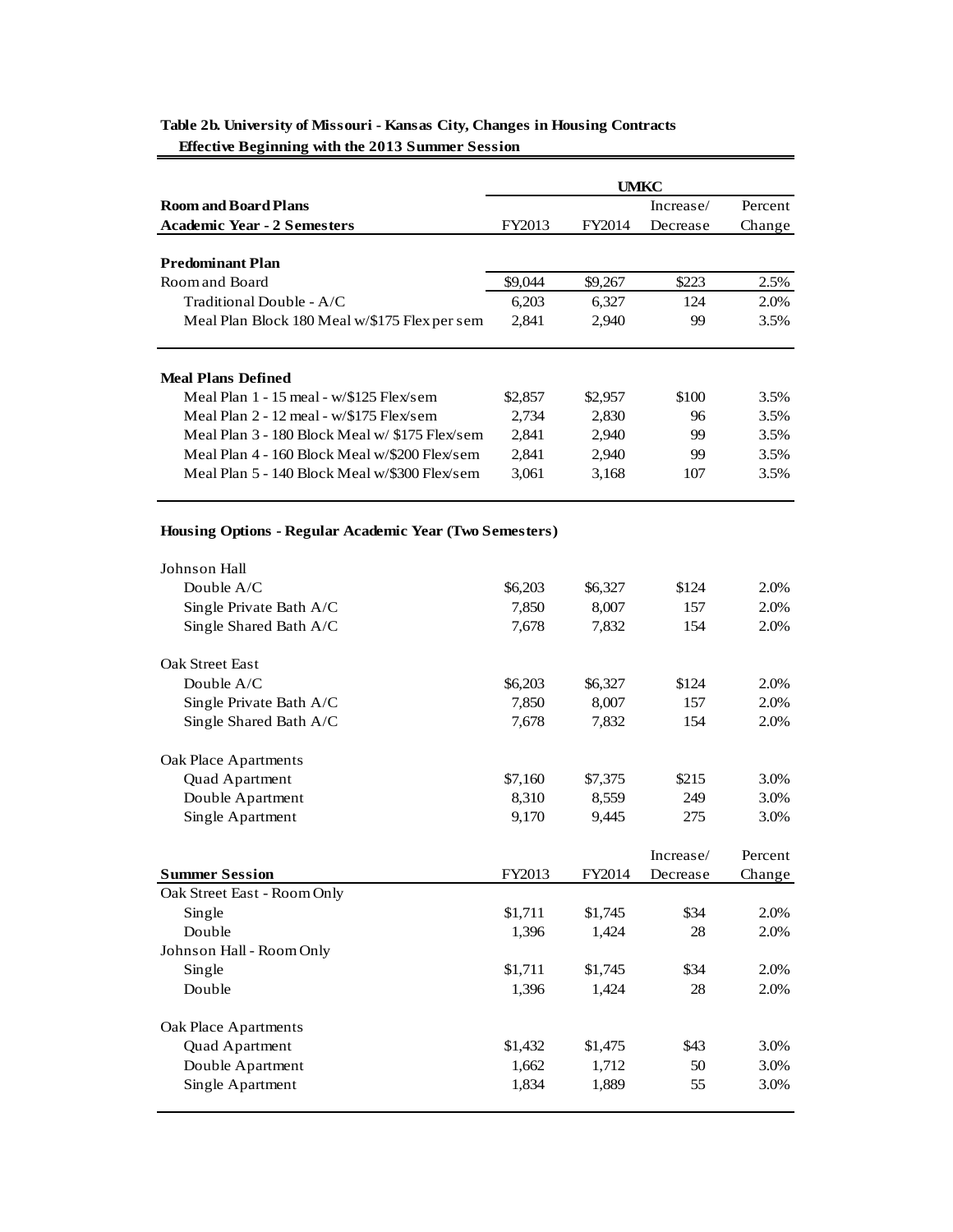|                                                                                                                | Missouri S&T |                  |            |         |
|----------------------------------------------------------------------------------------------------------------|--------------|------------------|------------|---------|
| <b>Room and Board Rates</b>                                                                                    |              |                  | Increase/  | Percent |
| <b>Academic Year - 2 Semesters</b>                                                                             | FY2013       | FY2014           | Decrease   | Change  |
| <b>Predominant Plan</b>                                                                                        |              |                  |            |         |
| Room and Board                                                                                                 | \$8,435      | \$8,595          | \$160      | 1.9%    |
| Thomas Jefferson North Renovated Double                                                                        | 5,685        | 5,795            | 110        | 1.9%    |
| Meal Plan 4 - 15 Meals + DBD \$62.50/\$67.50 per sem                                                           | 2,750        | 2,800            | 50         | 1.8%    |
|                                                                                                                |              |                  |            |         |
| <b>Meal Plans Defined</b><br>Meal Plan 1 Dec Bal Dollars \$810/\$857.50/sem                                    |              |                  |            | 1.7%    |
|                                                                                                                | \$2,590      | \$2,635          | \$45<br>55 | 1.9%    |
| Meal Plan 2 150 Meal Block + DBD \$100/\$105/sem                                                               | 2,925        | 2,980            |            |         |
| Meal Plan $3 \frac{19 \text{ Meals}}{Wk + DBD \ $60 \ $65 \text{/sem}}$                                        | 3,290        | 3,350            | 60         | 1.8%    |
| Meal Plan $4$ 15 Meals/Wk + DBD \$62.50/\$67.50/sem                                                            | 2,750        | 2,800            | 50         | 1.8%    |
| Meal Plan 5 $12$ Meals/Wk + DBD \$150/\$160/sem                                                                | 2,700        | 2,750            | 50         | 1.9%    |
| Meal Plan 6 10 Meals/Wk + DBD \$200/\$212.50/sem                                                               | 2,700        | 2,750            | 50         | 1.9%    |
| Meal Plan $7\,5$ Meals/Wk + DBD \$150/\$160/sem                                                                | 1,455        | 1,530            | 75         | 5.2%    |
| Declining Balance Dollar (DBD) options will change annually per adjustments in third party meal                |              |                  |            |         |
| provider contract. Shown as FY13/FY14 amounts per semester.                                                    |              |                  |            |         |
| Housing Options - Regular Academic Year (Two Semesters)                                                        |              |                  |            |         |
| Quadrangle Rooms                                                                                               |              |                  |            |         |
| Triple                                                                                                         | \$3,255      | \$3,320          | \$65       | 2.0%    |
| Double                                                                                                         | 4,725        | 4,815            | 90         | 1.9%    |
| Single                                                                                                         | 5,935        | 6,050            | 115        | 1.9%    |
|                                                                                                                |              |                  |            |         |
| Farrar Hall Co-op<br>Double                                                                                    |              |                  | \$115      | 2.0%    |
|                                                                                                                | \$5,775      | \$5,890          |            |         |
| Single                                                                                                         | 7,125        | 7,265            | 140        | 2.0%    |
| Residential College Suites                                                                                     |              |                  |            |         |
| Double                                                                                                         | \$6,670      | \$6,760          | \$90       | 1.3%    |
| Deluxe Double                                                                                                  | 7,210        | 7,310            | 100        | 1.4%    |
| Single                                                                                                         | 7,915        | 8,030            | 115        | 1.5%    |
| Single in Triple Suite                                                                                         | 7,295        | 7,400            | 105        | 1.4%    |
| Thomas Jefferson North                                                                                         |              |                  |            |         |
| Double Room                                                                                                    | \$5,685      |                  | \$110      | 1.9%    |
| Single Room                                                                                                    | 7,005        | \$5,795<br>7,145 | 140        | 2.0%    |
|                                                                                                                |              |                  |            |         |
| Thomas Jefferson South                                                                                         |              |                  |            |         |
| Double Room                                                                                                    | \$5,800      | \$5,915          | \$115      | 2.0%    |
| Large Double Room                                                                                              | 5,995        | 6,115            | 120        | 2.0%    |
| Single Room                                                                                                    | 7,135        | 7,275            | 140        | 2.0%    |
| Miner Village Apartments                                                                                       |              |                  |            |         |
| 4 Bedroom Apartments                                                                                           | \$6,475      | \$6,550          | \$75       | 1.2%    |
| 2 Bedroom Apartments                                                                                           | 6,975        | 7,050            | 75         | 1.1%    |
|                                                                                                                |              |                  |            |         |
| Note: Rates include a \$75 fee for internet services billed separately from housing contracts prior to FY2014. |              |                  |            |         |

**Table 2c. Missouri University of Science and Technology, Changes in Housing Contracts Effective Beginning with the 2013 Summer Session**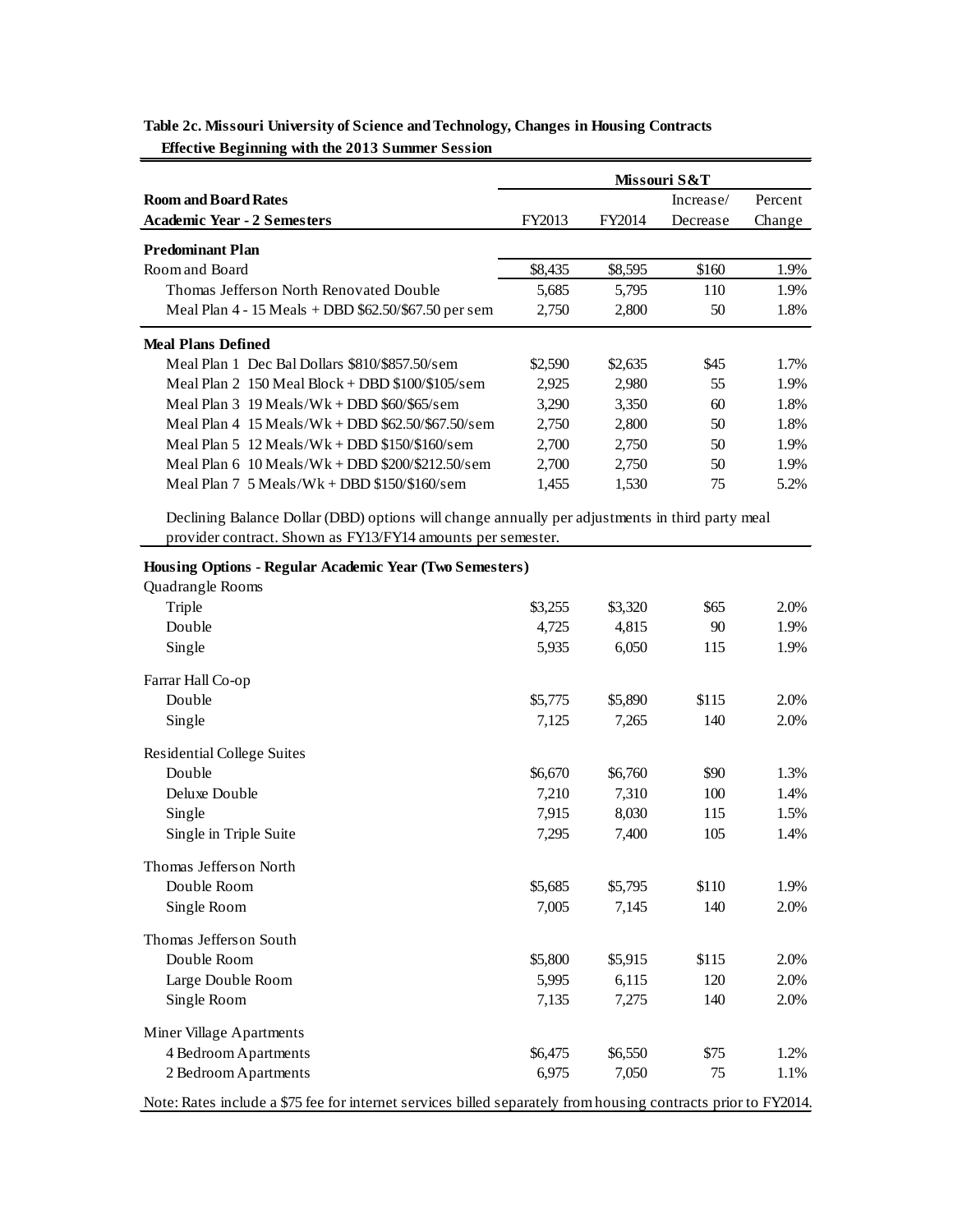|                                                     | Missouri S&T |         |           |         |  |  |
|-----------------------------------------------------|--------------|---------|-----------|---------|--|--|
|                                                     |              |         | Increase/ | Percent |  |  |
| <b>Summer Session-Combined Room and Board Rates</b> | FY2013       | FY2014  | Decrease  | Change  |  |  |
| Thomas Jefferson--full meals                        |              |         |           |         |  |  |
| Double                                              | \$1,580      | \$1,610 | \$30      | 1.9%    |  |  |
| Single                                              | 1,780        | 1,815   | 35        | 2.0%    |  |  |
| Thomas Jefferson--partial meals                     |              |         |           |         |  |  |
| Double                                              | \$1,480      | \$1,510 | \$30      | 2.0%    |  |  |
| Single                                              | 1,680        | 1,715   | 35        | 2.1%    |  |  |
| Residential College--full meals                     |              |         |           |         |  |  |
| Double Suite                                        | \$1,705      | \$1,740 | \$35      | 2.1%    |  |  |
| Double Deluxe                                       | 1,845        | 1,880   | 35        | 1.9%    |  |  |
| Single Deluxe                                       | 1,955        | 1,995   | 40        | 2.0%    |  |  |
| Residential College--partial meals                  |              |         |           |         |  |  |
| Double Suite                                        | \$1,580      | \$1,610 | \$30      | 1.9%    |  |  |
| Double Deluxe                                       | 1,760        | 1,795   | 35        | 2.0%    |  |  |
| Single Deluxe                                       | 1,820        | 1,855   | 35        | 1.9%    |  |  |
|                                                     |              |         | Increase/ | Percent |  |  |
| <b>Family Student Housing (Per Month)</b>           | FY2013       | FY2014  | Decrease  | Change  |  |  |
|                                                     |              |         |           |         |  |  |
| 2 Bedroom (Basic)                                   | \$650        | \$665   | \$15      | 2.3%    |  |  |
| 2 Bedroom (Furnished)                               | 745          | 760     | 15        | 2.0%    |  |  |
| Murry (Furnished)                                   | 825          | 840     | 15        | 1.8%    |  |  |
| Murry (Furnished Plus)                              | 840          | 855     | 15        | 1.8%    |  |  |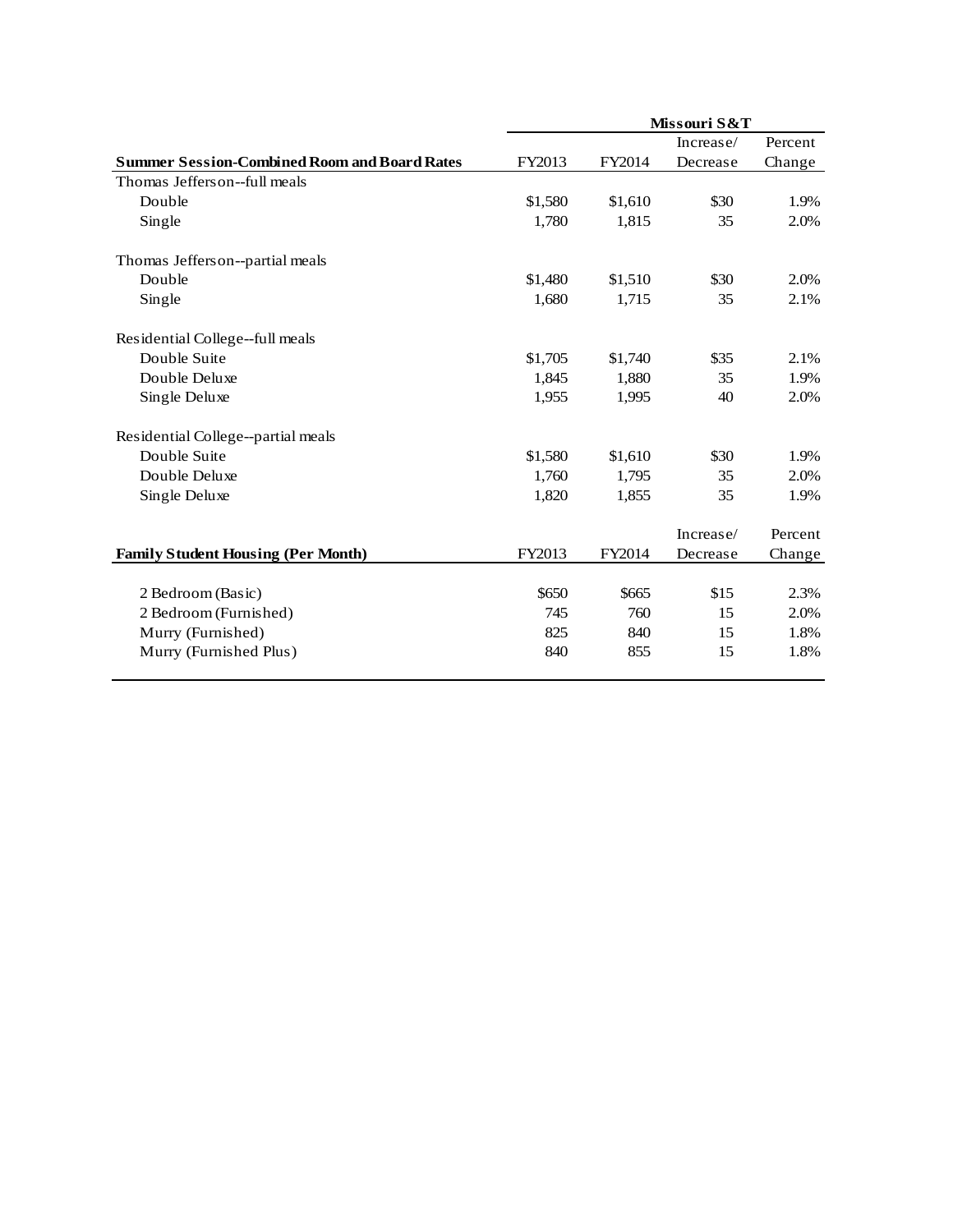|                                                                | <b>UMSL</b> |         |                 |         |  |  |
|----------------------------------------------------------------|-------------|---------|-----------------|---------|--|--|
| <b>Room and Board Plans</b>                                    |             |         | Increase/       | Percent |  |  |
| <b>Academic Year - 2 Semesters</b>                             | FY2013      |         | FY2014 Decrease | Change  |  |  |
| <b>Predominant Plan</b>                                        |             |         |                 |         |  |  |
| Room and Board                                                 | \$9,520     | \$9,640 | \$120           | 1.3%    |  |  |
| Oak Single Room                                                | 6,490       | 6,490   |                 |         |  |  |
| 100 Block Meals - \$350 declining balance/sem                  | 3,030       | 3,150   | 120             | 4.0%    |  |  |
| <b>Meal Plans Defined</b>                                      |             |         |                 |         |  |  |
| 100 Block Meals - DBD \$350/sem                                | \$3,030     | \$3,150 | \$120           | 4.0%    |  |  |
| 150 Block Meals - DBD \$250/sem                                | \$3,390     | \$3,530 | \$140           | 4.1%    |  |  |
| 200 Block Meals - DBD \$150/sem                                | \$3,490     | \$3,630 | \$140           | 4.0%    |  |  |
| All Declining Balance Dollars (DBD)                            | \$3,300     | \$3,300 |                 |         |  |  |
| <b>Housing Options - Regular Academic Year (Two Semesters)</b> |             |         |                 |         |  |  |
| Oak Hall                                                       |             |         |                 |         |  |  |
| Double Room                                                    | \$5,200     | \$5,200 |                 |         |  |  |
| Single Room                                                    | 6,490       | 6,490   |                 |         |  |  |
| Villa Hall                                                     |             |         |                 |         |  |  |
| Double Room                                                    | \$4,048     | \$4,048 |                 |         |  |  |
| Shared Full Bath                                               | 4,294       | 4,294   |                 |         |  |  |
| Private Full Bath                                              | 4,404       | 4,404   |                 |         |  |  |
| Small Single Room                                              | \$4,384     | \$4,384 |                 |         |  |  |
| Private Full Bath                                              | 4,670       | 4,670   |                 |         |  |  |
| Private Half Bath                                              | 4,554       | 4,554   |                 |         |  |  |
| <b>Standard Single Room</b>                                    | \$5,310     | \$5,310 |                 |         |  |  |
| <b>Shared Half Bath</b>                                        | 5,395       | 5,395   |                 |         |  |  |
| Shared Full Bath                                               | 5,445       | 5,445   |                 |         |  |  |
| Private Half Bath                                              | 5,480       | 5,480   |                 |         |  |  |
| Private Full Bath                                              | 5,580       | 5,580   |                 |         |  |  |
| Super Single Room                                              | \$5,766     | \$5,766 |                 |         |  |  |
| <b>Shared Half Bath</b>                                        | 5,850       | 5,850   |                 |         |  |  |
| Private Full Bath                                              | 6,030       | 6,030   |                 |         |  |  |
| <b>Shared Full Bath</b>                                        | 5,920       | 5,920   |                 |         |  |  |
| Villa North - Optometry only                                   | \$4,450     | \$4,450 |                 |         |  |  |

# **Table 2d. University of Missouri - St. Louis, Changes in Housing Contracts Effective Beginning with the 2013 Summer Session**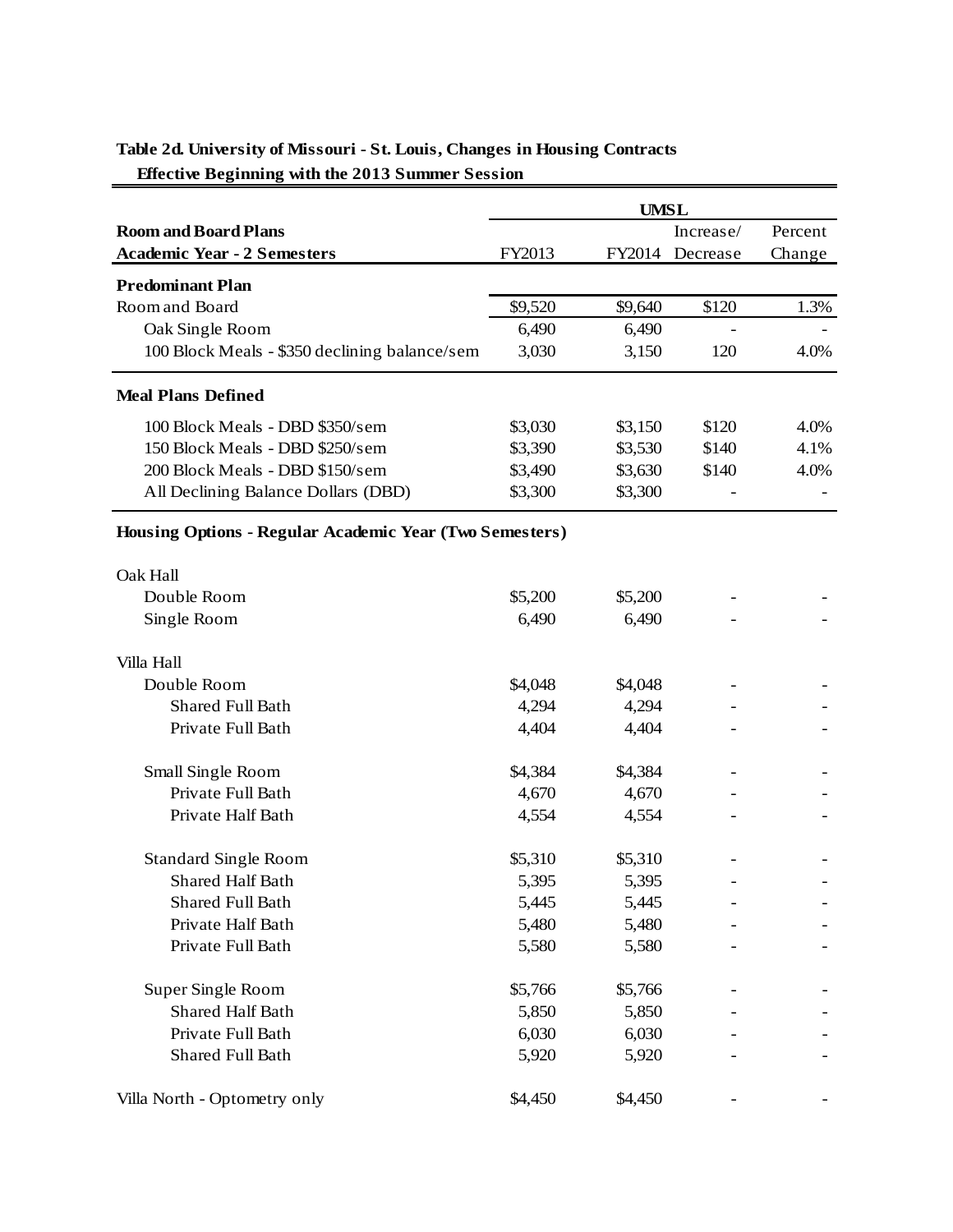|                                           | <b>UMSL</b> |         |           |         |  |  |  |  |
|-------------------------------------------|-------------|---------|-----------|---------|--|--|--|--|
|                                           |             |         | Increase/ | Percent |  |  |  |  |
| <b>Summer Session - Room Only</b>         | FY2013      | FY2014  | Decrease  | Change  |  |  |  |  |
| Oak Hall Double Room                      | \$1,975     | \$1,975 |           |         |  |  |  |  |
| Oak Hall Single Room                      | 2,465       | 2,465   |           |         |  |  |  |  |
| Small Single Room                         | 1,646       | 1,646   |           |         |  |  |  |  |
| <b>Standard Single Room</b>               | 1,990       | 1,990   |           |         |  |  |  |  |
| Super Single Room                         | 2,160       | 2,160   |           |         |  |  |  |  |
|                                           |             |         | Increase/ | Percent |  |  |  |  |
| <b>Family Student Housing (Per Month)</b> | FY2013      | FY2014  | Decrease  | Change  |  |  |  |  |
| Mansion Hills 1 Bedroom                   | \$640       | \$640   |           |         |  |  |  |  |
| Mansion Hills 2 Bedroom                   | 830         | 830     |           |         |  |  |  |  |
| Mansion Hills Efficiency Unit             | 555         | 555     |           |         |  |  |  |  |

Mansion Hills Loft Unit 640 640 - -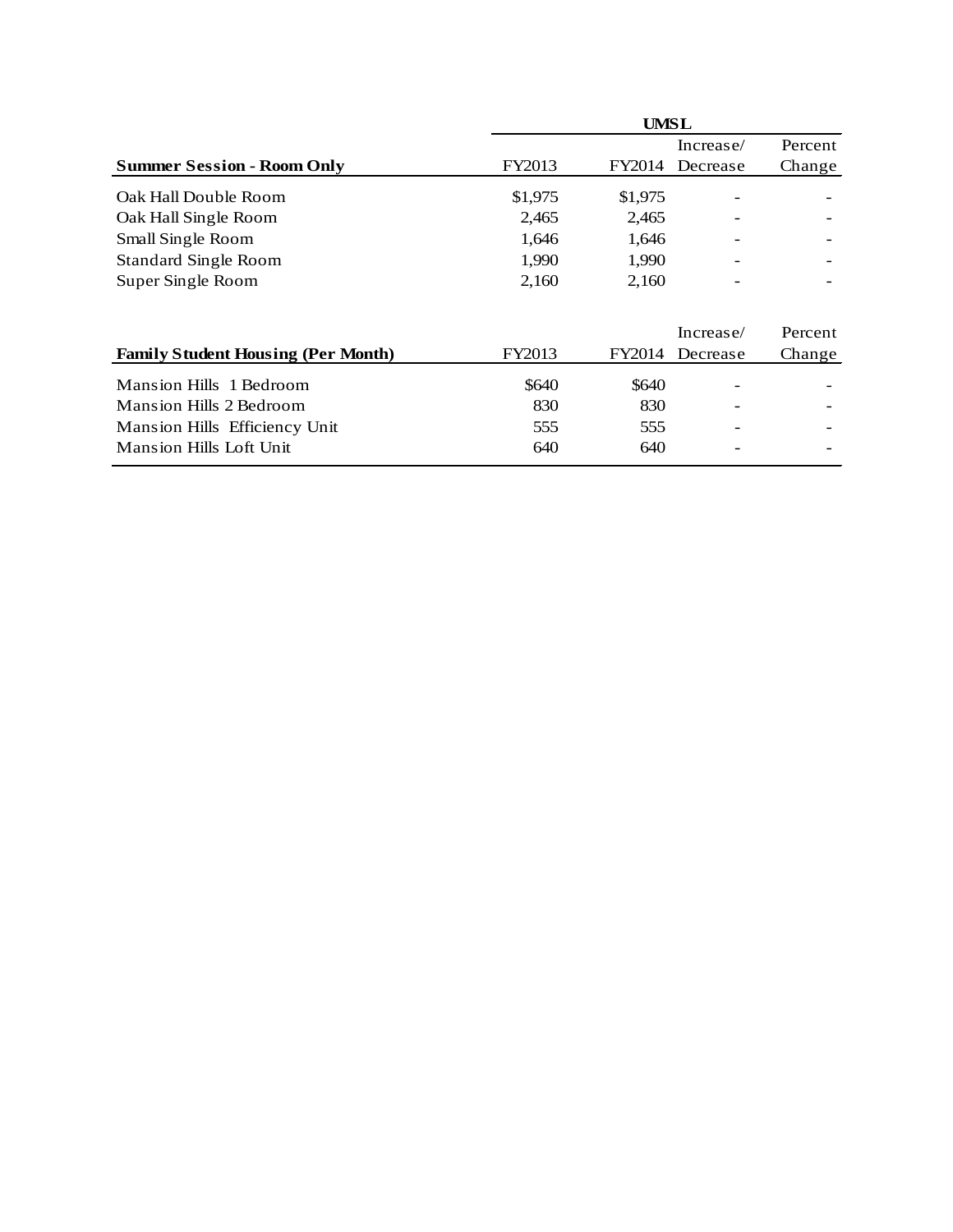## **Capacity and Occupancy**

Residence hall capacity is planned to increase by 0.8% or 85 beds for fiscal year 2014. **MU** has 49 more beds for FY2014 due to the reopening of Mark Twain Hall, **UMKC** has 12 less beds, **S&T** has 48 more beds and **UMSL** has no change in their capacity. The combined campus changes bring the capacity to 10,188 beds. Detailed below is the anticipated residence hall occupancy for fiscal year 2014.

| Residence Hall Occupancy             | 6.670    | 834   | 1.930 | 369     | 9.803 |
|--------------------------------------|----------|-------|-------|---------|-------|
| Percent of Capacity                  | 98.2%    | 95.6% | 95.1% | 74.4%   | 96.2% |
| Change in Occupancy Rate from FY2012 | $-0.9\%$ | 1.8%  | 1.0%  | $6.3\%$ | 0.0%  |

The apartment capacity remained unchanged from FY2013 and the occupancy rates are anticipated to increase by 0.6% for FY2014. Expected occupancy rates at MU, S&T, and UMSL are 99.5%, 97.6% and 77.8%, respectively.

## **Financial Plans**

Tables 3 – 3d present the housing system financial plans for the system in total and each campus. **MU's** financial plan shows a balanced budget plan with a 2.9% increase in revenues and expenditures and transfers for FY2014. Expense drivers include a 5.6% increase in compensation due to a combination of new required positions, a 2% merit pool and a 1.5% increase in the flat benefit rate. Utilities will increase 9.4% due to the opening of the Mark Twain residence hall and dining services facility coupled with rate increases. Mandatory transfers increase \$1 million or 6.6% also due to the opening of the Mark Twain facility. Reductions in transfers to plant reserves for maintenance and repair were used to balance the budget and keep rates affordable after other cost reduction efforts were exhausted.

**UMKC's** financial plans show an increase in revenues of 5.3% or approximately \$517,000. The expenditures increase of 4.9% is driven by increases in compensation (5.9%) and utilities (5%). Compensation includes additional personnel and in-kind benefits for resident hall assessments as well as an increase in the flat benefit rate. Increases in mandatory transfers related to debt service total \$1.6 million.

**S&T's** housing system revenues increase by 5.2%. Expenditure increases total 4.7%. Transfers remain flat for FY2014. Total capacity for FY2014 will increase to 2,029 beds, a 2.4% increase. A portion of student housing is being represented by a leased apartment complex.

**UMSL's** housing system revenues are anticipated to increase by 5.6% or \$278,000 due to budgeted increases in occupancy. Expenditures will increase 3.5% overall and transfers are flat.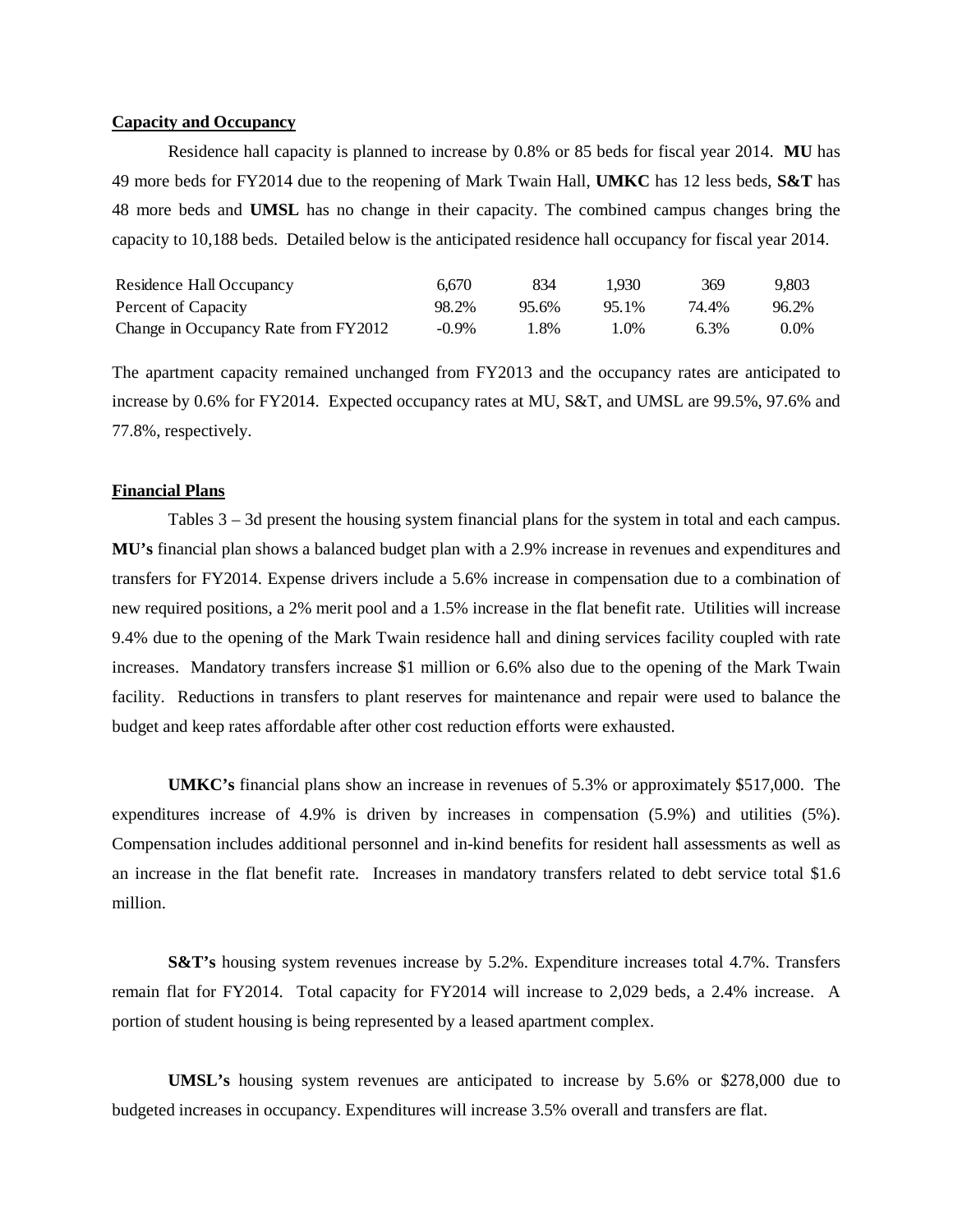|                                | FY2011<br>Actual | FY2012<br>Estimated | FY2013<br>Planned | FY2013<br>Percent<br>Change |
|--------------------------------|------------------|---------------------|-------------------|-----------------------------|
| Revenues                       |                  |                     |                   |                             |
| <b>Meal Contracts</b>          | \$29,531,179     | \$29,206,664        | \$29,966,494      | 2.6%                        |
| <b>Room Contracts</b>          | \$51,504,295     | \$56,471,246        | \$59,267,075      | 5.0%                        |
| <b>Apartment Rental</b>        | 4,776,113        | 7,867,716           | 7,925,140         | 0.7%                        |
| Other                          | 14,199,221       | 14,295,279          | 14,742,737        | 3.1%                        |
| <b>Total Revenues</b>          | \$100,010,808    | \$107,840,905       | \$111,901,446     | 3.8%                        |
| Expenditures & Transfers       |                  |                     |                   |                             |
| Salaries & Wages               | \$18,713,763     | \$19,444,103        | \$20,317,446      | 4.5%                        |
| <b>Staff Benefits</b>          | 5,309,926        | 6,039,706           | 6,525,790         | 8.0%                        |
| RA Room Benefits               | 259,527          | 263,321             | 303,496           | 15.3%                       |
| <b>Total Compensation</b>      | \$24,283,216     | \$25,747,130        | \$27,146,732      | 5.4%                        |
| <b>Utilities</b>               | \$8,201,707      | \$9,440,458         | \$10,189,302      | 7.9%                        |
| Repair and Replacement         | 3,638,517        | 4,381,410           | 4,406,259         | 0.6%                        |
| Other                          | 27,788,836       | 29,869,881          | 30,451,474        | 1.9%                        |
| <b>Total Expenditures</b>      | \$63,912,276     | \$69,438,879        | \$72,193,767      | 4.0%                        |
| <b>Mandatory Transfers</b>     | \$23,193,340     | \$25,009,532        | \$27,641,565      | 10.5%                       |
| <b>Other Transfers</b>         | 8,942,166        | 6,678,956           | 5,781,138         | $-13.4%$                    |
| Total Expenditures & Transfers | \$96,047,782     | \$101,127,367       | \$105,616,470     | 4.4%                        |
| Change in Net Assets           | 3,079,724        | 2,887,748           | 2,134,058         |                             |
| Residence Hall Occupancy       | 9,755            | 9,723               | 9,803             | 0.8%                        |
| <b>Residence Hall Capacity</b> | 10,190           | 10,103              | 10,188            | 0.8%                        |
| Percent of Capacity            | 95.7%            | 96.2%               | 96.2%             | 0.0%                        |
| <b>Apartment Occupancy</b>     | 1,106            | 1,109               | 1,116             | 0.6%                        |
| <b>Apartment Capacity</b>      | 1,170            | 1,166               | 1,166             | 0.0%                        |
| Percent of Capacity            | 94.5%            | 95.1%               | 95.7%             | 0.6%                        |

2

# **Table 3. University of Missouri System Total, Housing System Financial Plans**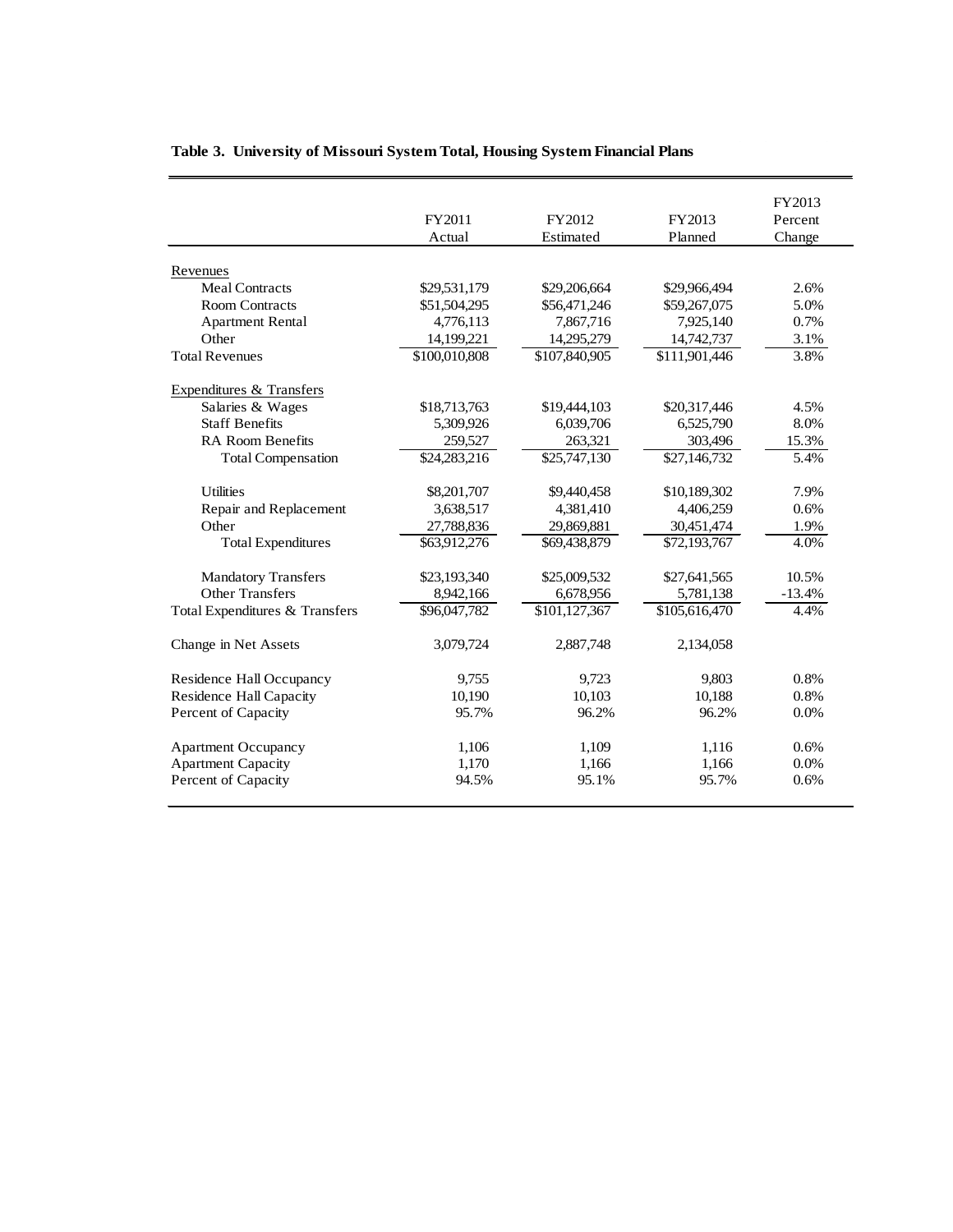|  |  | Table 3a. University of Missouri-MU, Housing System Financial Plans |  |  |  |
|--|--|---------------------------------------------------------------------|--|--|--|
|--|--|---------------------------------------------------------------------|--|--|--|

|                                | FY2012       | FY2013       | FY2014       | FY2014<br>Percent |
|--------------------------------|--------------|--------------|--------------|-------------------|
|                                | Actual       | Estimated    | Planned      | Change            |
| Revenues                       |              |              |              |                   |
| <b>Meal Contracts</b>          | \$18,720,494 | \$17,771,223 | \$18,001,139 | 1.3%              |
| <b>Room Contracts</b>          | 38,927,383   | 39,122,192   | 40,849,928   | 4.4%              |
| Apartment Rental (1)           | 2,538,072    | 2,701,870    | 2,378,222    | $-12.0%$          |
| Other                          | 12,527,135   | 12,744,789   | 13,172,635   | 3.4%              |
| <b>Total Revenues</b>          | \$72,713,084 | \$72,340,074 | \$74,401,924 | 2.9%              |
| Expenditures & Transfers       |              |              |              |                   |
| Salaries & Wages (2)           | \$15,649,792 | \$16,180,797 | \$16,921,596 | 4.6%              |
| Staff Benefits (3)             | 4,548,205    | 5,178,702    | 5,626,167    | 8.6%              |
| <b>Total Compensation</b>      | \$20,197,997 | \$21,359,499 | \$22,547,763 | 5.6%              |
| Utilities (4)                  | \$6,136,090  | \$6,666,453  | \$7,291,964  | 9.4%              |
| Repair and Replacement         | 2,209,714    | 2,711,186    | 2,678,810    | $-1.2%$           |
| Other                          | 19,116,367   | 20,478,846   | 20,629,934   | 0.7%              |
| <b>Total Expenditures</b>      | \$47,660,168 | \$51,215,984 | \$53,148,471 | 3.8%              |
| Mandatory Transfers (5)        | \$15,673,472 | \$15,818,134 | \$16,855,315 | 6.6%              |
| <b>Other Transfers</b>         | 7,183,264    | 5,305,956    | 4,398,138    | $-17.1%$          |
| Total Expenditures & Transfers | \$70,516,904 | \$72,340,074 | \$74,401,924 | 2.9%              |
| Change in Net Assets           | 2,196,180    |              |              |                   |
| Residence Hall Occupancy       | 6,900        | 6.681        | 6,670        | $-0.2%$           |
| <b>Residence Hall Capacity</b> | 7,036        | 6,742        | 6,791        | 0.7%              |
| Percent of Capacity            | 98.1%        | 99.1%        | 98.2%        | $-0.9%$           |
| <b>Apartment Occupancy</b>     | 444          | 440          | 440          | 0.0%              |
| <b>Apartment Capacity</b>      | 446          | 442          | 442          | 0.0%              |
| Percent of Capacity            | 99.6%        | 99.5%        | 99.5%        | 0.0%              |

Notes:

- 1) Drop in apartment revenue is due to the plan to take Manor House offline in January of 2014. The project has not yet been approved. Apartment occupancy numbers were not affected because we are showing fall occupancy and Manor House would not be taken off line until the Spring semester.
- 2) The increase in salary expense includes a 2% merit increase as well as a few new positions in residential life including a Building Maintenance Mechanic, a computer programmer and a multimedia specialist. In addition, Campus Dining Services will have higher labor costs due to the reopening of Mark Twain Market, an all you care to eat dining location.
- 3) The increase in benefit expense is due to an expected increase to the flat rate and an increase in salary expense.
- 4) Expected utility rate increases are based on information from Energy Management. In addition, utility costs associated with having Mark Twain residence hall and the Mark Twain Market dining facility open are included in FY14.
- 5) Debt service will increase in FY14 due to the completion of the Mark Twain residence hall renovation project.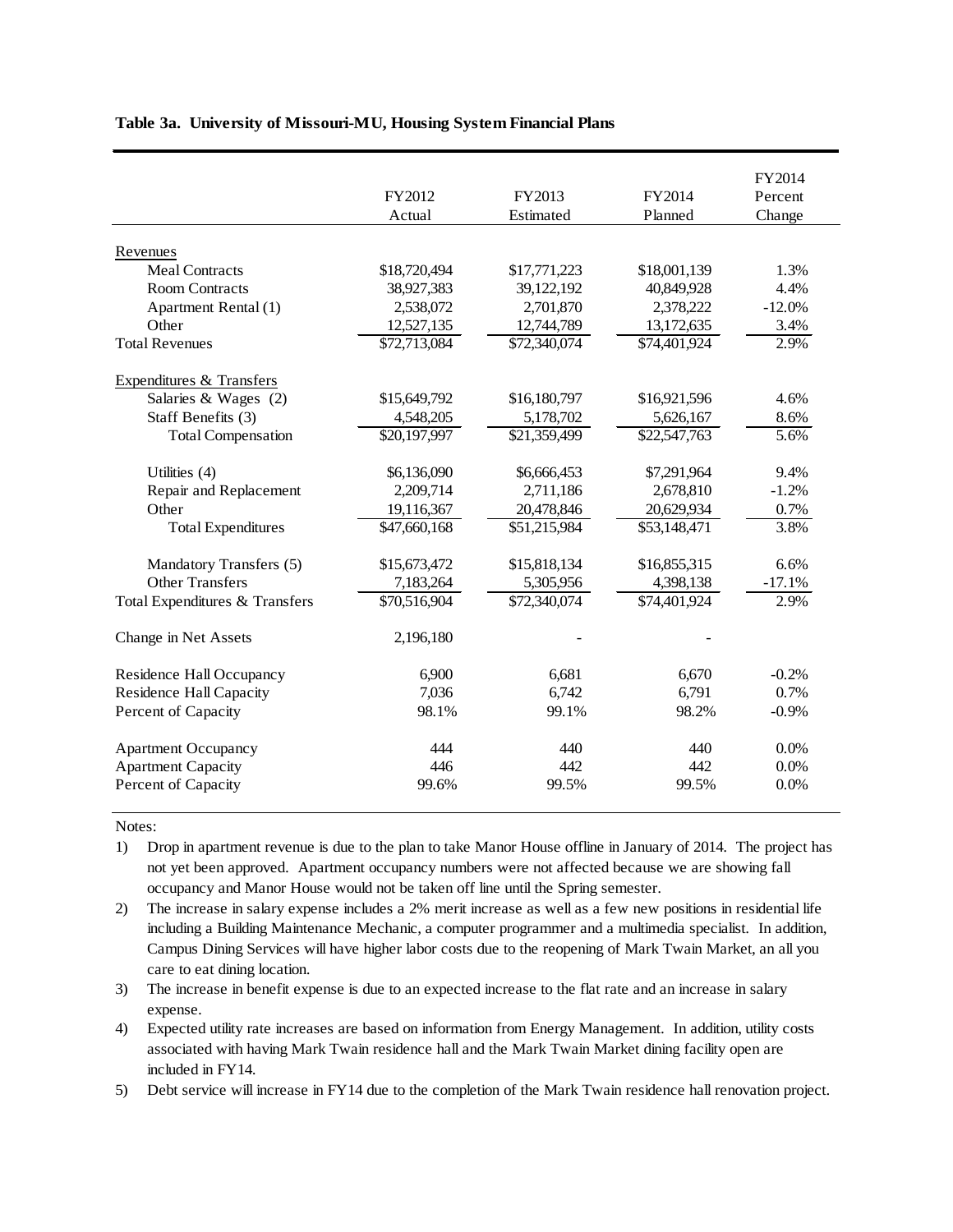|                                | FY2012                  | FY2013                 | FY2014       | FY2014<br>Percent |
|--------------------------------|-------------------------|------------------------|--------------|-------------------|
|                                | Actual                  | Estimated              | Planned      | Change            |
|                                |                         |                        |              |                   |
| Revenues                       |                         |                        |              |                   |
| Meal Contracts (1)             |                         |                        |              |                   |
| <b>Room Contracts</b>          | \$5,416,483             | \$5,503,095            | \$5,686,442  | 3.3%              |
| <b>Apartment Rental</b>        | 883,302                 | 3,825,790              | 4,150,918    | 8.5%              |
| Other $(2)$                    | 592,077                 | 502,490                | 510,702      | 1.6%              |
| <b>Total Revenues</b>          | \$6,891,862             | \$9,831,375            | \$10,348,062 | 5.3%              |
| Expenditures & Transfers       |                         |                        |              |                   |
| Salaries & Wages               | \$892,982               | \$888,239              | \$920,442    | 3.6%              |
| <b>Staff Benefits</b>          | 215,588                 | 215,380                | 223,936      | 4.0%              |
| RA Room Benefits (3)           | 259,527                 | 263,321                | 303,496      | 15.3%             |
| <b>Total Compensation</b>      | \$1,368,097             | \$1,366,940            | \$1,447,874  | 5.9%              |
| Utilities (4)                  | \$491,359               | \$911,005              | \$961,698    | 5.6%              |
| Repair and Replacement (5)     | 413,151                 | 615,004                | 643,300      | 4.6%              |
| Other Operating                | 1,460,024               | 1,439,772              | 1,492,093    | 3.6%              |
| <b>Total Expenditures</b>      | \$3,732,631             | $\overline{4,332,721}$ | \$4,544,965  | 4.9%              |
| <b>Mandatory Transfers</b>     | \$2,055,488             | \$3,079,883            | \$4,674,735  | 51.8%             |
| <b>Other Transfers</b>         | 379,257                 |                        |              |                   |
| Total Expenditures & Transfers | $\overline{$6,167,376}$ | \$7,412,604            | \$9,219,700  | 24.4%             |
|                                |                         |                        |              |                   |
| Change in Net Assets           | 724,486                 | 2,418,771              | 1,128,362    |                   |
| Residence Hall Occupancy       | 820                     | 830                    | 834          | 0.5%              |
| <b>Residence Hall Capacity</b> | 888                     | 884                    | 872          | $-1.4%$           |
| Percent of Capacity            | 92.3%                   | 93.9%                  | 95.6%        | 1.8%              |
| <b>Apartment Occupancy</b>     | 495                     | 502                    | 505          | 0.6%              |
| <b>Apartment Capacity</b>      | 515                     | 515                    | 515          | 0.0%              |
| Percent of Capacity            |                         |                        |              |                   |

# **Table 3b. University of Missouri-Kansas City, Housing System Financial Plans**

Notes:

1) Meal contracts - Food Service is not considered a part of Residential Life financial operations.

2) Includes mandatory programming fees, laundry commission, allocations, and anticipated summer conference revenue.

3) Increase in in-kind room expense for RAs reflected for FY14, not paid in the past due to Provident ownership.

4) FY14 budgeted at 6% increase in water, a 8% increase in gas, a 6% increase in electricity, and a 3% increase in cable services.

5) FY14 reflects \$131,000 in future refurbishing expenses.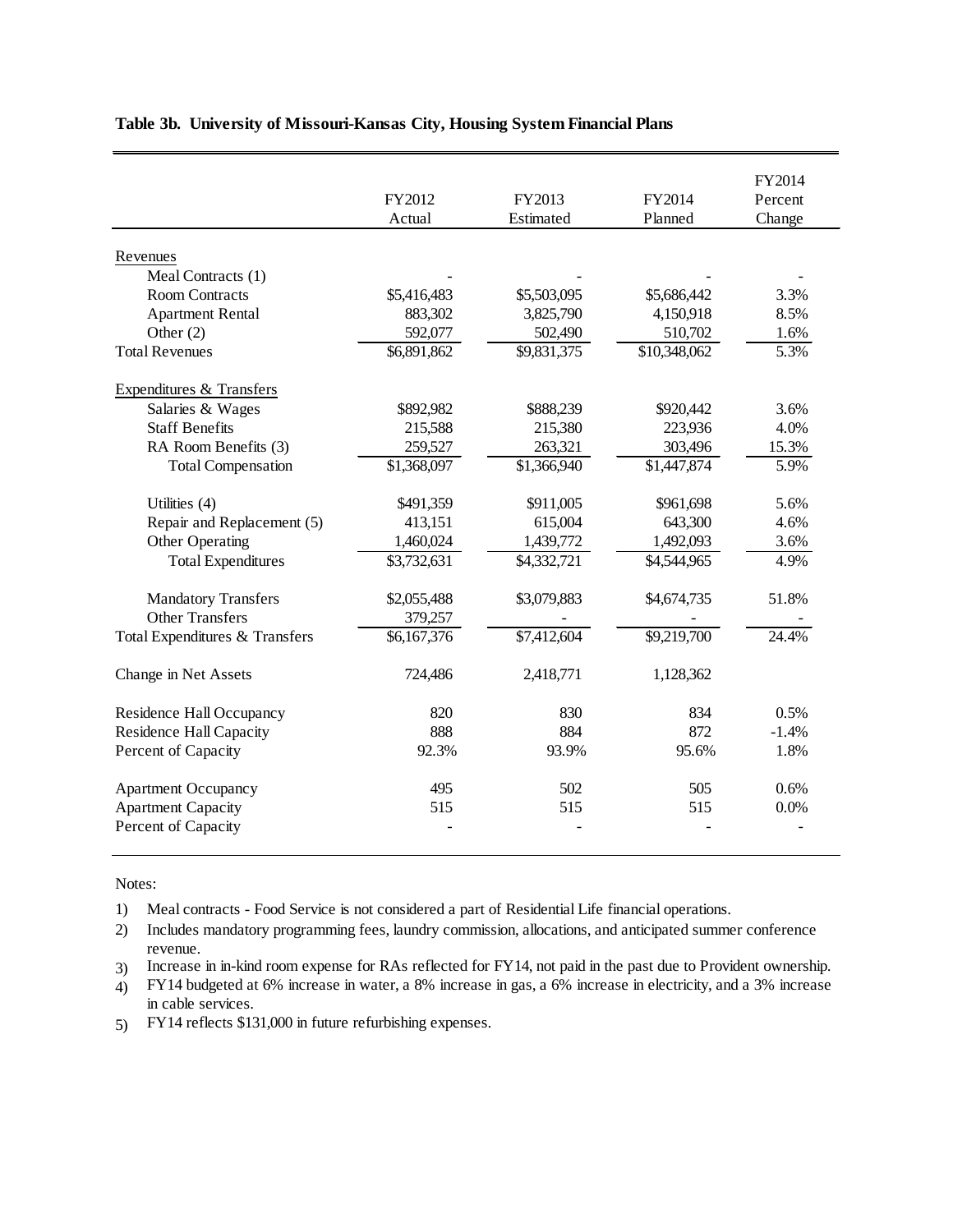|                                | FY2012<br>Actual         | FY2013<br>Estimated     | FY2014<br>Planned       | FY2014<br>Percent<br>Change |
|--------------------------------|--------------------------|-------------------------|-------------------------|-----------------------------|
| Revenues                       |                          |                         |                         |                             |
| <b>Meal Contracts</b>          | \$4,304,230              | \$4,851,346             | \$5,093,913             | 5.0%                        |
| <b>Room Contracts</b>          | 9,473,064                | 11,290,264              | 11,911,229              | 5.5%                        |
| <b>Apartment Rental</b>        | 279,666                  | 260,056                 | 266,000                 | 2.3%                        |
| Other                          | 472,987                  | 470,000                 | 479,400                 | 2.0%                        |
| <b>Total Revenues</b>          | \$14,529,947             | \$16,871,666            | \$17,750,542            | 5.2%                        |
| Expenditures & Transfers       |                          |                         |                         |                             |
| Salaries & Wages               | \$1,925,836              | \$2,117,067             | \$2,210,408             | 4.4%                        |
| <b>Staff Benefits</b>          | 478,268                  | 569,624                 | 594,687                 | 4.4%                        |
| <b>Total Compensation</b>      | $\overline{$}2,404,104$  | $\overline{$}2,686,691$ | $\overline{$2,805,095}$ | 4.4%                        |
| <b>Utilities</b>               | \$1,344,099              | \$1,600,000             | \$1,664,640             | 4.0%                        |
| Repair and Replacement         | 690,652                  | 723,220                 | 752,149                 | 4.0%                        |
| Other                          | 5,042,283                | 5,745,263               | 6,033,447               | 5.0%                        |
| <b>Total Expenditures</b>      | $\overline{\$9,481,138}$ | \$10,755,174            | \$11,255,331            | 4.7%                        |
| <b>Mandatory Transfers</b>     | \$3,770,681              | \$4,417,515             | \$4,417,515             | 0.0%                        |
| Other Transfers                | 1,000,095                | 1,000,000               | 1,000,000               | 0.0%                        |
| Total Expenditures & Transfers | \$14,251,914             | \$16,172,689            | \$16,672,846            | 3.1%                        |
| Change in Net Assets           | 278,033                  | 698,977                 | 1,077,696               |                             |
| Residence Hall Occupancy       | 1,682                    | 1,865                   | 1,930                   | 3.5%                        |
| <b>Residence Hall Capacity</b> | 1,770                    | 1,981                   | 2,029                   | 2.4%                        |
| Percent of Capacity            | 95.0%                    | 94.1%                   | 95.1%                   | 1.0%                        |
| <b>Apartment Occupancy</b>     | 41                       | 40                      | 41                      | 2.5%                        |
| <b>Apartment Capacity</b>      | 42                       | 42                      | 42                      | 0.0%                        |
| Percent of Capacity            | 97.6%                    | 95.2%                   | 97.6%                   | 2.5%                        |

# **Table 3c. Missouri University of Science and Technology, Housing System Financial Plans**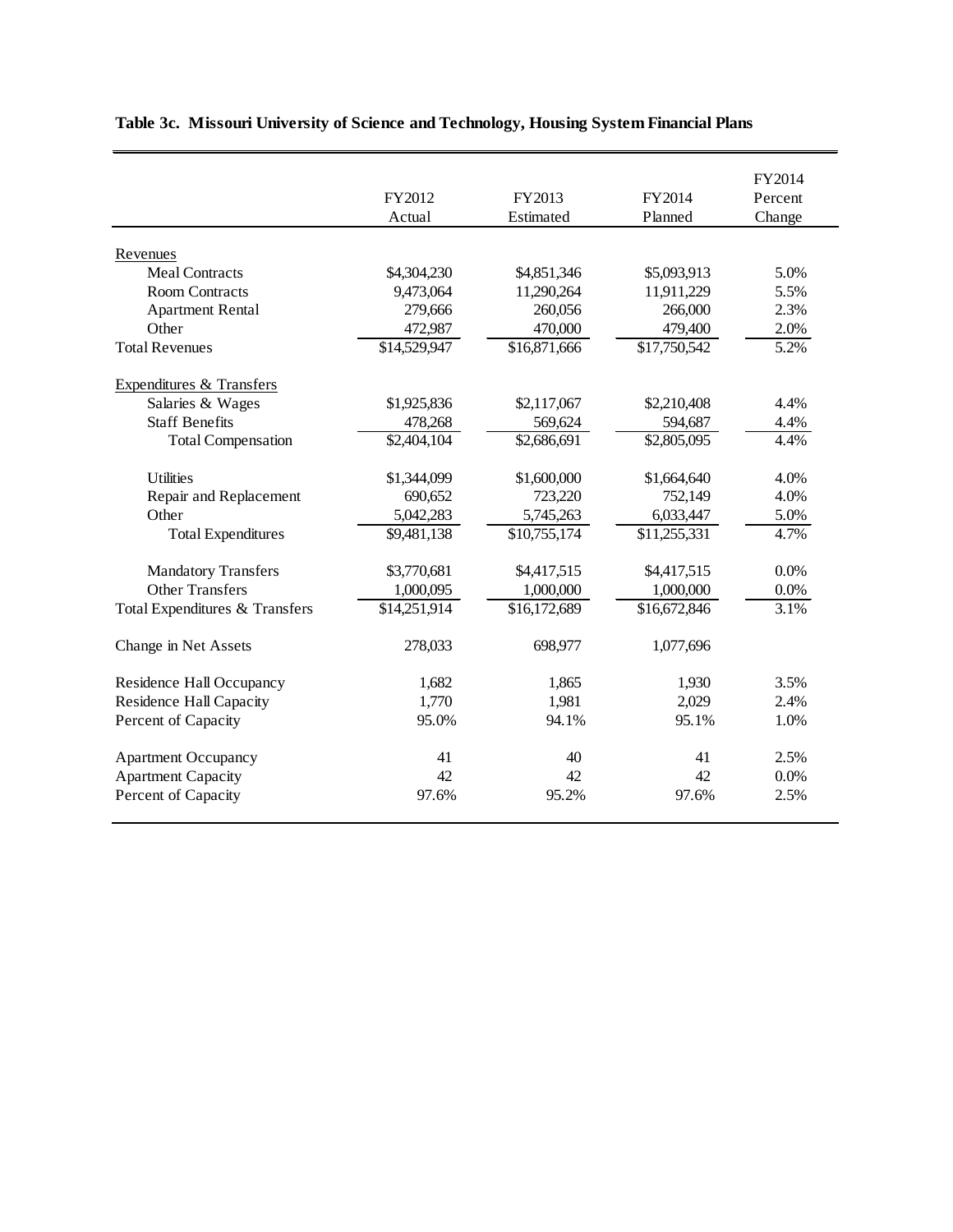#### **Table 3d. University of Missouri-St. Louis, Housing System Financial Plans**

|                                     | FY2012<br>Actual | FY2013<br>Estimated     | FY2014<br>Planned       | FY2014<br>Percent<br>Change |
|-------------------------------------|------------------|-------------------------|-------------------------|-----------------------------|
|                                     |                  |                         |                         |                             |
| Revenues                            |                  |                         |                         |                             |
| Meal Contracts (1)                  | \$1,089,972      | \$1,081,000             | \$1,185,000             | 9.6%                        |
| Room Contracts (2)                  | 2,220,546        | 2,233,000               | 2,355,000               | 5.5%                        |
| Apartment Rental (3)                | 1,075,073        | 1,080,000               | 1,130,000               | 4.6%                        |
| Other $(4)$                         | 607,022          | 578,000                 | 580,000                 | 0.3%                        |
| <b>Total Revenues</b>               | \$4,992,613      | \$4,972,000             | \$5,250,000             | 5.6%                        |
| <b>Expenditures &amp; Transfers</b> |                  |                         |                         |                             |
| Salaries & Wages                    | \$245,153        | \$258,000               | \$265,000               | 2.7%                        |
| <b>Staff Benefits</b>               | 67,865           | 76,000                  | 81,000                  | 6.6%                        |
| <b>Total Compensation</b>           | \$313,018        | \$334,000               | \$346,000               | 3.6%                        |
| <b>Utilities</b>                    | \$230,159        | \$263,000               | \$271,000               | 3.0%                        |
| Repair and Replacement              | 325,000          | 332,000                 | 332,000                 | 0.0%                        |
| Other $(5)$                         | 2,170,162        | 2,206,000               | 2,296,000               | 4.1%                        |
| <b>Total Expenditures</b>           | \$3,038,339      | \$3,135,000             | \$3,245,000             | 3.5%                        |
| <b>Mandatory Transfers</b>          | \$1,693,699      | \$1,694,000             | \$1,694,000             | 0.0%                        |
| <b>Other Transfers</b>              | 379,550          | 373,000                 | 383,000                 | 2.7%                        |
| Total Expenditures & Transfers      | \$5,111,588      | $\overline{$}5,202,000$ | $\overline{$}5,322,000$ | 2.3%                        |
| Change in Net Assets                | (118,975)        | (230,000)               | (72,000)                |                             |
| Residence Hall Occupancy            | 353              | 347                     | 369                     | 6.3%                        |
| <b>Residence Hall Capacity</b>      | 496              | 496                     | 496                     | 0.0%                        |
| Percent of Capacity                 | 71.2%            | 70.0%                   | 74.4%                   | 6.3%                        |
| <b>Apartment Occupancy</b>          | 126              | 127                     | 130                     | 2.4%                        |
| <b>Apartment Capacity</b>           | 167              | 167                     | 167                     | 0.0%                        |
| Percent of Capacity                 | 75.4%            | 76.0%                   | 77.8%                   | 2.4%                        |

Notes:

(1) FY2013 reduction associated with a reduction in occupancy and board plan purchases. FY2014 increase associated with increased board plan rates.

(2) FY2013 Spring increase associated with the elimination of Fall only contracts, all residents must sign a 9 month contract starting in FY2013. FY2014 increase associated with Enrollment Management's projection that first time freshman enrollment will increase by 1%, and implementation of new residential programs (Succeed and Honors upperclassman housing). Occupancy figures are based on the average occupancy of all residential halls as of October 31st and March

(3) Revenue fluctuations are associated with changes in occupancy figures.

(4) Includes Student Affairs equity for Oak Hall support and miscellaneous revenue.

(5) Includes cost of goods sold, communications, administrative, supplies, maintenance, and other miscellaneous expenses. FY2013 and FY2014 increases associated with inflationary increases and increased meal plan costs.

(6) FY2014 increase is based on the expectation that we will house additional freshman and the implementation of 2 new residential programs.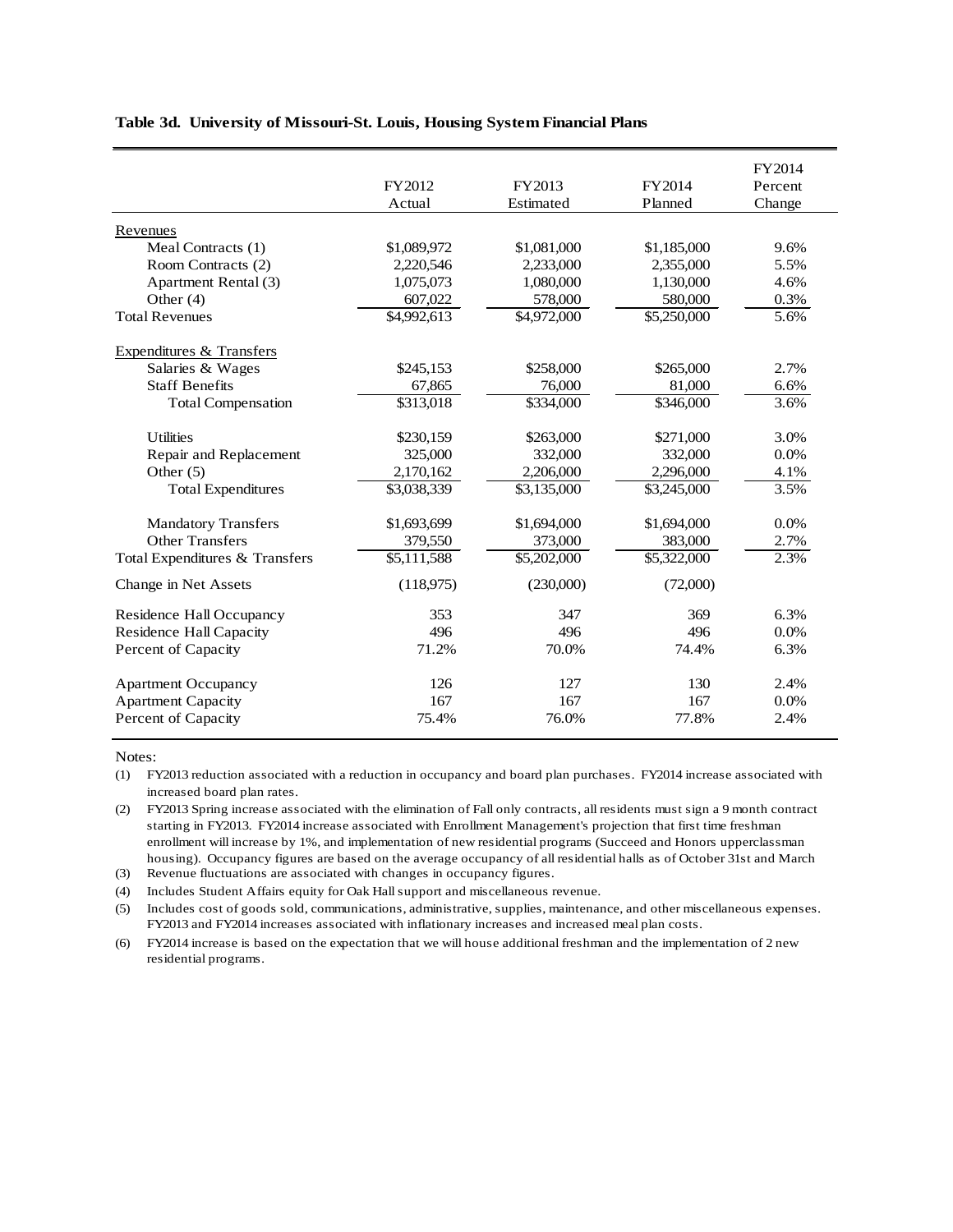## **Activity, Facility, and Health Service Fee Highlights**

Table 4 shows a summary of activity, facility, and health services fees by term for FY2013 and FY2014, while Tables 4a-4d present details of these activity, facility and health service fees by campus. Per semester increases in student activity, facility and health service fees for undergraduate students vary by campus; with fee adjustments ranging from a 1.7% or \$6.88 increase at **MU** to a 1.8% or \$7.80 increase at **S&T**.

Fees are assessed predominantly on a per credit hour basis with a plateau of 12 credit hours per semester and 6 credit hours for the summer session. However, at MU the graduate and professional student plateau is 9 credit hours per semester. Some fees are assessed at a flat rate per semester.

At **MU** the student activity fee, recreation activity and facility fee, and the health service fee increased by 1.7% in total or \$6.88 in the fall and winter semesters for undergraduate students. The student activity fee component increased by 1.7% or \$2.88 per semester. At MU, student activity fees include fees to fund: student government, student organizations, multicultural student organizations, readership program, sustainability program, sports clubs, associated students, capital improvement, divisional councils, transportation system, student unions, student life, counseling center, Jesse auditorium and the parking garage. The recreation activity and facility fee increased by 1.7%, or \$2.30. The campus made a slight change in the assessment of the summer term recreation activity and facility fee. Previously this flat fee was assessed to students taking more than 6 hours in the summer. The campus will automatically assess the fee for students taking more than 5 hours in the 2013 summer session. This is consistent with the health fee for Mizzou undergraduates and simplified the assessment process. The student health fee increased by 1.7% or \$1.70. Graduate and professional fees increased by 2.3% or \$8.77. This includes a 3.3% increase in the student activity fee and a 1.7% increase in the recreation activity and on facility fee and the health service fee.

At **UMKC,** total activity, facility, and health service fees increased 1.7% or \$7.93. The Student Activity fee provides funding for the student government association, academic student councils, student organizations and clubs, and student involvement. The athletic fee supports UMKC's NCAA Division I intercollegiate athletics program. Facility fees include the university center, student union, physical plant facility, and the recreation facility fee, which funds the Swinney Recreation Center and student intramurals. The student health fee provides health services and outreach to students.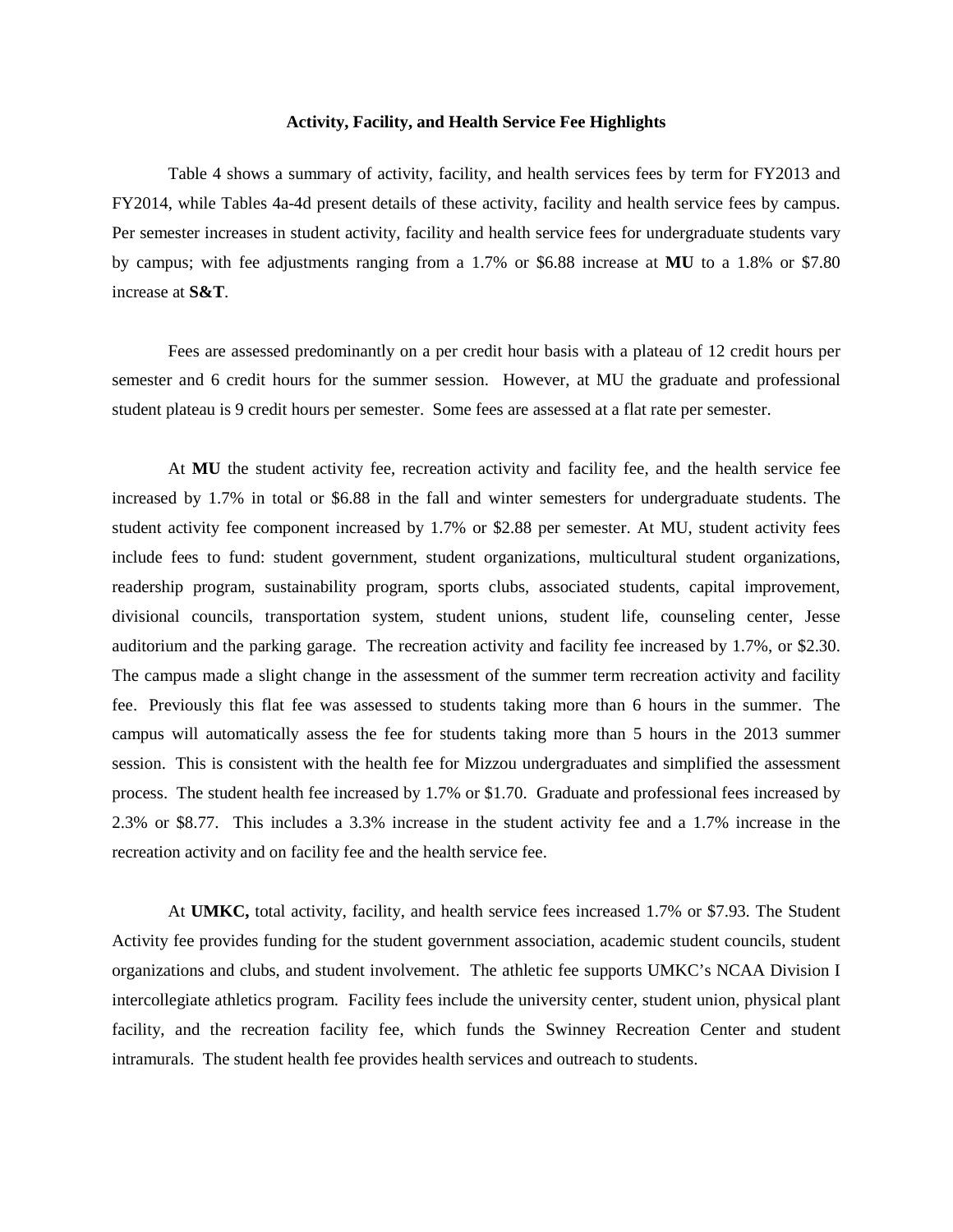At **S&T**, activity, facility and health service fees increased by \$7.80 a semester or 1.8%. The student activity fee increased \$1.30 per semester or 0.9%. The health service fee increased by \$5.00 or 5.4%. The university center fee increased by \$1.50 or 5%. All other fees (intramural facility fee, university center debt fee and the Rollamo yearbook fee) remained flat for the fall and winter semesters. These changes are based on the student organization needs and determined by Student Council and budget needs.

In an effort to simplify fees for students and their families, the **UMSL** campus approved a comprehensive base tuition rate for fiscal year 2014 that would combine per credit hour tuition rates with activity, facility, and health service fees which are charged to all students. The campus will no longer assess their activity, facility and health service fees separately.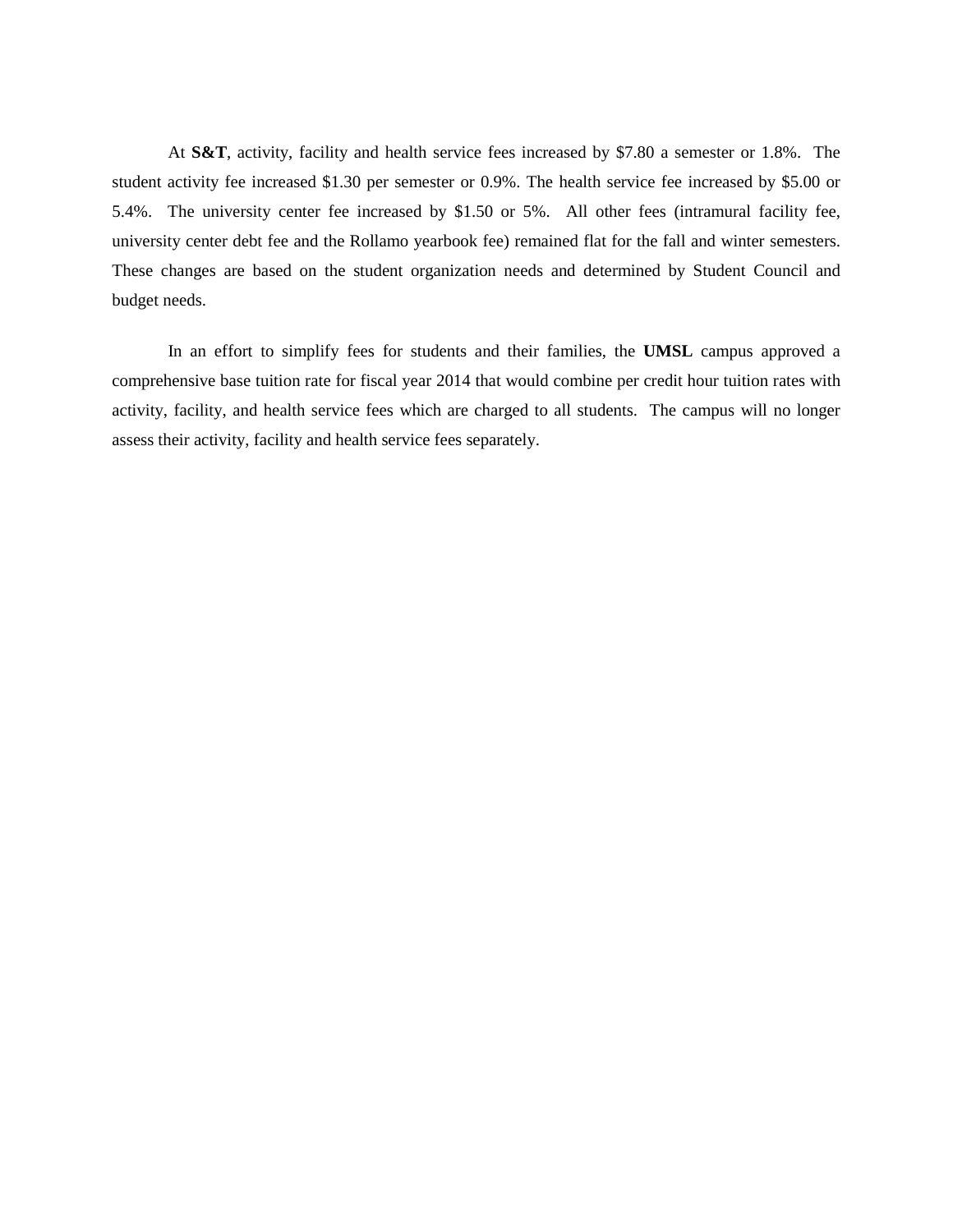|  |  |  |  |  |  | Table 4. Approved Changes in Student Activity, Facility, and Health Service Fees for FY2014, UM |  |  |  |  |
|--|--|--|--|--|--|-------------------------------------------------------------------------------------------------|--|--|--|--|
|--|--|--|--|--|--|-------------------------------------------------------------------------------------------------|--|--|--|--|

|                                    |          |                                          |     |        | Recommended Increase |             |                                       |     |        | Recommended Increase |
|------------------------------------|----------|------------------------------------------|-----|--------|----------------------|-------------|---------------------------------------|-----|--------|----------------------|
| MU                                 | FY2013   | FY2014                                   |     | Amount | % change             | FY2013      | FY2014                                |     | Amount | % change             |
| Maximum Fees per Term              |          | Semester Rates (12 or more credit hours) |     |        |                      |             | Summer Rates (7 or more credit hours) |     |        |                      |
| Undergraduate Students             |          |                                          |     |        |                      |             |                                       |     |        |                      |
| <b>Student Activity Fee</b>        | \$164.88 | \$167.76                                 | \$  | 2.88   | 1.7%                 | S.<br>82.44 | \$83.88                               | \$. | 1.44   | 1.7%                 |
| Recreation Activity and Facility   | 136.39   | 138.69                                   |     | 2.30   | 1.7%                 | 68.20       | 69.35                                 |     | 1.15   | 1.7%                 |
| Health Service Fee                 | 97.47    | 99.17                                    |     | 1.70   | 1.7%                 | 79.53       | 80.92                                 |     | 1.39   | 1.7%                 |
| Total                              | \$398.74 | \$405.62                                 | \$. | 6.88   | 1.7%                 | \$230.17    | \$234.15                              | \$  | 3.98   | 1.7%                 |
| Graduate and Professional Students |          |                                          |     |        |                      |             |                                       |     |        |                      |
| <b>Student Activity Fee</b>        | \$142.83 | \$147.60                                 | \$  | 4.77   | 3.3%                 | \$95.22     | \$98.40                               | \$  | 3.18   | 3.3%                 |
| Recreation Activity and Facility   | 136.39   | 138.69                                   |     | 2.30   | 1.7%                 | 68.20       | 69.35                                 |     | 1.15   | 1.7%                 |
| Health Service Fee                 | 97.47    | 99.17                                    |     | 1.70   | 1.7%                 | 79.53       | 80.92                                 |     | 1.39   | 1.7%                 |
| Total                              | \$376.69 | \$385.46                                 | \$. | 8.77   | 2.3%                 | \$242.95    | \$248.67                              | S   | 5.72   | 2.4%                 |

|                             |          | Recommended Increase                     |     |        |          |                                       |                          |    |                          |          |
|-----------------------------|----------|------------------------------------------|-----|--------|----------|---------------------------------------|--------------------------|----|--------------------------|----------|
| <b>UMKC</b>                 | FY2013   | FY2014                                   |     | Amount | % change | FY2013                                | FY2014                   |    | Amount                   | % change |
| Maximum Fees per Term       |          | Semester Rates (12 or more credit hours) |     |        |          | Summer Rates (6 or more credit hours) |                          |    |                          |          |
| University Center Fee       | \$77.99  | \$ 80.34                                 | \$. | 2.35   | 3.0%     | \$<br>39.00                           | \$40.17                  | \$ | 1.17                     | 3.0%     |
| Student Union Fee           | 172.55   | 175.49                                   |     | 2.94   | 1.7%     | 86.27                                 | 87.75                    |    | 1.48                     | 1.7%     |
| Transportation Fee *        | 14.00    | 14.24                                    |     | 0.24   | 1.7%     |                                       | $\overline{\phantom{0}}$ |    | $\overline{\phantom{0}}$ | -        |
| Athletic Fee                | 55.50    | 56.44                                    |     | 0.94   | 1.7%     | 27.75                                 | 28.22                    |    | 0.47                     | 1.7%     |
| <b>Student Activity Fee</b> | 59.31    | 59.87                                    |     | 0.56   | 0.9%     | 29.83                                 | 30.09                    |    | 0.26                     | 0.9%     |
| Phys. Facility Fee          | 8.65     | 8.73                                     |     | 0.08   | 0.9%     | 4.33                                  | 4.36                     |    | 0.03                     | 0.7%     |
| <b>Student Health Fee</b>   | 48.45    | 48.96                                    |     | 0.51   | 1.1%     | 24.23                                 | 24.48                    |    | 0.25                     | 1.0%     |
| Rec. Facility Fee           | 30.90    | 31.21                                    |     | 0.31   | 1.0%     | 15.00                                 | 15.60                    |    | 0.60                     | 4.0%     |
| Total                       | \$467.35 | \$475.28                                 | \$  | 7.93   | 1.7%     | \$226.41                              | \$230.67                 | \$ | 4.26                     | 1.9%     |

*\* The Transportation Fee is only charged in the Fall semester per the student referendum approved March 2011.*

|                                                     |          |                                          |               |        | Recommended Increase |              |                                       | Recommended Increase |        |          |
|-----------------------------------------------------|----------|------------------------------------------|---------------|--------|----------------------|--------------|---------------------------------------|----------------------|--------|----------|
| S&T                                                 | FY2013   | FY2014                                   |               | Amount | % change             | FY2013       | FY2014                                |                      | Amount | % change |
| Maximum Fees per Term                               |          | Semester Rates (12 or more credit hours) |               |        |                      |              | Summer Rates (6 or more credit hours) |                      |        |          |
| <b>Undergraduate Students</b>                       |          |                                          |               |        |                      |              |                                       |                      |        |          |
| <b>Student Activity Fee</b>                         | \$140.70 | \$142.00                                 | \$            | 1.30   | 0.9%                 | 46.05<br>\$. | \$45.85                               | \$                   | (0.20) | $-0.4%$  |
| Health Service Fee                                  | 92.00    | 97.00                                    |               | 5.00   | 5.4%                 | 42.50        | 43.00                                 |                      | 0.50   | 1.2%     |
| I/Mural Facility Fee                                | 40.80    | 40.80                                    |               | ٠      | 0.0%                 | 10.80        | 13.45                                 |                      | 2.65   | 24.5%    |
| <b>University Center Fee</b>                        | 30.00    | 31.50                                    |               | 1.50   | 5.0%                 | 14.00        | 15.00                                 |                      | 1.00   | 7.1%     |
| <b>University Center Debt</b>                       | 125.00   | 125.00                                   |               | ä,     | 0.0%                 | 62.50        | 62.50                                 |                      |        | $\equiv$ |
| Rollamo Year Book **                                | 9.00     | 9.00                                     |               |        | 0.0%                 |              |                                       |                      |        |          |
| Total                                               | \$437.50 | \$445.30                                 | \$            | 7.80   | 1.8%                 | \$175.85     | \$179.80                              | \$                   | 3.95   | 2.2%     |
| ** Rollmo Year Book Fee assessed Fall semester only |          |                                          |               |        |                      |              |                                       |                      |        |          |
| <b>Graduate Students</b>                            |          |                                          |               |        |                      |              |                                       |                      |        |          |
| <b>Student Activity Fee</b>                         | \$140.70 | \$142.00                                 | \$            | 1.30   | 0.9%                 | \$46.05      | \$45.85                               | $\mathbb{S}$         | (0.20) | $-0.4%$  |
| Health Service Fee                                  | 92.00    | 97.00                                    |               | 5.00   | 5.4%                 | 42.50        | 43.00                                 |                      | 0.50   | 1.2%     |
| I/Mural Facility Fee                                | 40.80    | 40.80                                    |               |        | 0.0%                 | 10.80        | 13.45                                 |                      | 2.65   | 24.5%    |
| <b>University Center Fee</b>                        | 30.00    | 31.50                                    |               | 1.50   | 5.0%                 | 14.00        | 15.00                                 |                      | 1.00   | 7.1%     |
| <b>University Center Debt</b>                       | 125.00   | 125.00                                   |               | ÷,     | 0.0%                 | 62.50        | 62.50                                 |                      |        | 0.0%     |
| <b>Graduate Student Fee</b>                         | 3.30     | 3.30                                     |               | $\sim$ | 0.0%                 |              |                                       |                      |        |          |
| Total                                               | \$431.80 | \$439.60                                 | $\mathcal{S}$ | 7.80   | 1.8%                 | \$175.85     | \$179.80                              | \$                   | 3.95   | 2.2%     |
|                                                     |          |                                          |               |        | Recommended Increase |              |                                       | Recommended Increase |        |          |
| <b>UMSL</b>                                         | FY2013   | FY2014*                                  |               | Amount | % change             | FY2013       | FY2014*                               |                      | Amount | % change |
| Maximum Fees per Term                               |          | Semester Rates (12 or more credit hours) |               |        |                      |              | Summer Rates (6 or more credit hours) |                      |        |          |
| <b>University Center Fee</b>                        | \$140.40 | n/a                                      | n/a           |        | n/a                  | \$70.20      | n/a                                   | n/a                  |        | n/a      |
| Athletic Fee                                        | 130.20   | n/a                                      | n/a           |        | n/a                  | 65.10        | n/a                                   | n/a                  |        | n/a      |
| <b>Student Activity Fee</b>                         | 66.80    | n/a                                      | n/a           |        | n/a                  | 32.40        | n/a                                   | n/a                  |        | n/a      |
| Rec. Facility Fee                                   | 35.40    | n/a                                      | n/a           |        | n/a                  | 17.70        | n/a                                   | n/a                  |        | n/a      |
| <b>Health Services Fee</b>                          | 41.40    | n/a                                      | n/a           |        | n/a                  | 20.70        | n/a                                   | n/a                  |        | n/a      |
| <b>Infrastructure Fee</b>                           | 30.00    | n/a                                      | n/a           |        | n/a                  | 15.00        | n/a                                   | n/a                  |        | n/a      |
| Performing Arts Fee                                 | 10.00    | n/a                                      | n/a           |        | n/a                  | 5.00         | n/a                                   | n/a                  |        | n/a      |
| Metro Pass Program Fee                              | 24.00    | n/a                                      | n/a           |        | n/a                  | 12.00        | n/a                                   | n/a                  |        | n/a      |
| Total                                               | \$478.20 | n/a                                      | n/a           |        | n/a                  | \$238.10     | n/a                                   | n/a                  |        | n/a      |

\*UMSL has restructured their tuition & required fees into a single combined tuition rate and will no longer be separately assessing activity, facility & health service fees.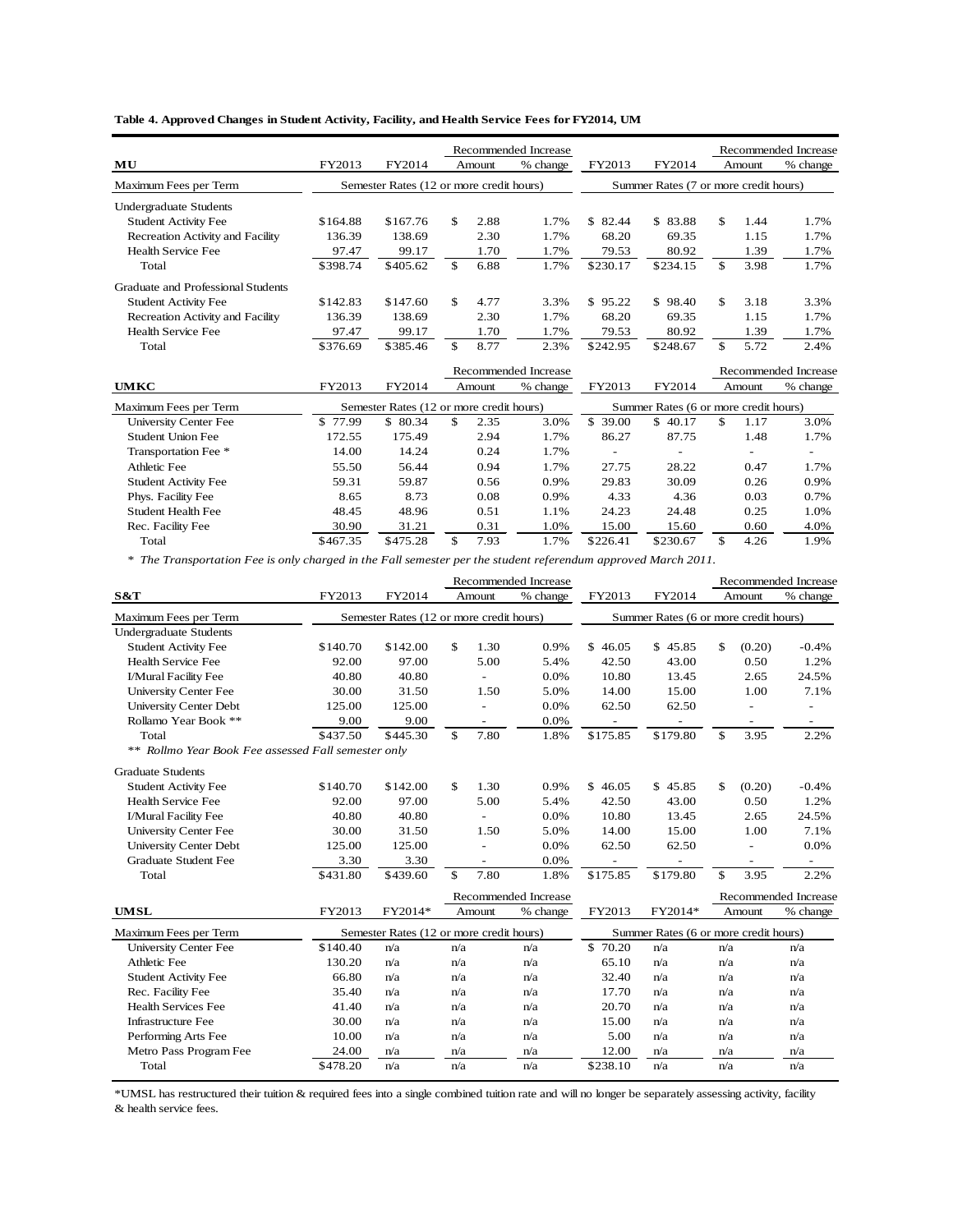|                  |         | 2.4%           | 1.7%      |                |                             | 1.7%                         | 1.7%      | 1.7%       | 3.3%             | 1.7%      | % Chg.                   |
|------------------|---------|----------------|-----------|----------------|-----------------------------|------------------------------|-----------|------------|------------------|-----------|--------------------------|
|                  |         | 242.95         | 230.17    |                |                             | 79.53                        | 79.53     | 68.20      | 95.22            | 82.44     | $\overline{C}$           |
|                  |         |                |           |                |                             | FY2013 Summer Fee            |           |            |                  |           |                          |
| 2.4%             | $0.7\%$ | 242.95         | 230.17    | 248.67         | 234.15                      | 80.92                        | 80.92     | 69.35      | 98.40            | 83.88     | $^{+}$<br>$\overline{ }$ |
| 42.3%            | 1.7%    | 174.75         | 230.17    | 248.67         | 234.15                      | 80.92                        | 80.92     | 69.35      | 98.40            | 83.88     | $\circ$                  |
| 2.5%             | 1.7%    | 158.88         | 68.70     | 162.92         | 69.90                       | 80.92                        | 0.00      | 0.00       | 82.00            | 69.90     | 5                        |
| 2.5%             | 1.7%    | 143.01         | 54.96     | 146.52         | 55.92                       | 80.92                        | 0.00      | $0.00\,$   | 65.60            | 55.92     | 4                        |
| 3.3%             | 1.7%    | 47.61          | 41.22     | 49.20          | 41.94                       | 0.00                         | 0.00      | 0.00       | 49.20            | 41.94     | $\omega$                 |
| 3.3%             | 1.7%    | 31.74          | 27.48     | 32.80          | 27.96                       | 0.00                         | 0.00      | 0.00       | 32.80            | 27.96     | $\mathcal{L}$            |
| 3.3%             | 1.7%    | \$15.87        | \$13.74   | \$16.40        | \$13.98                     | $$0.00$                      | \$0.00    | \$0.00     | \$16.40          | \$13.98   |                          |
| Fees             | Fees    | <b>GP</b> Fees | U.G. Fees | <b>GP</b> Fees | U.G. Fees                   | Fee                          | Fee       | Facility   | Fee              | Fee       | Load                     |
| Grad/Prof        | U.G     | FY13           | FY13      | FY14           | FY14                        | Service                      | Service   | Activity & | Activity         | Activity  | Hour                     |
| % Chg.           | % Chg.  | Total          | Total     | Total          | Total                       | Health                       | Health    | Recreation | Student          | Student   | Credit                   |
|                  |         |                |           |                |                             | Grad/Prof                    | Undergrad |            | Graduate         | Undergrad |                          |
|                  |         |                |           |                | FY2014 Summer Session Rates |                              |           |            |                  |           |                          |
|                  |         | 2.3%           | 1.7%      |                |                             | 1.7%                         | 1.7%      | 1.7%       | 3.3%             | 1.7%      | % $Chg$                  |
|                  |         | 376.69         | 398.74    |                |                             | 97.47                        | 97.47     | 136.39     | 142.83           | 164.88    | $^{+}$<br>$\overline{c}$ |
|                  |         |                |           |                |                             | FY2013 Semester Fee - Winter |           |            |                  |           |                          |
|                  | 1.7%    | 376.69         | 398.74    | 385.46         | 405.62                      | 99.17                        | 99.17     | 138.69     | 147.60           | 167.76    | $^{+}$<br>$\overline{2}$ |
| $2.3%$<br>$2.3%$ | 1.7%    | 376.69         | 385.00    | 385.46         | 391.64                      | 99.17                        | 99.17     | 138.69     | 147.60           | 153.78    | $\equiv$                 |
| 2.3%             | 1.7%    | 376.69         | 371.26    | 385.46         | 377.66                      | 99.17                        | 99.17     | 138.69     | 147.60           | 139.80    | $\Omega$                 |
| 2.3%             | 1.7%    | 376.69         | 357.52    | 385.46         | 363.68                      | 99.17                        | 99.17     | 138.69     | 147.60           | 125.82    | $\sigma$                 |
| 2.3%             | 1.7%    | 360.82         | 343.78    | 369.06         | 349.70                      | 99.17                        | 99.17     | 138.69     | 131.20           | 111.84    | $^{\circ}$               |
| 2.2%             | 1.7%    | 344.95         | 330.04    | 352.66         | 335.72                      | 99.17                        | 99.17     | 138.69     | 114.80           | 97.86     | $\overline{r}$           |
| $3.3%$<br>$3.3%$ | 1.7%    | 95.22          | 82.44     | 98.40          | 83.88                       | 0.00                         | 0.00      | $0.00\,$   | 98.40            | 83.88     | 0                        |
|                  | 1.7%    | 79.35          | 68.70     | 82.00          | 69.90                       | 0.00                         | 0.00      | 0.00       | 82.00            | 69.90     | 5                        |
| 3.3%             | 1.7%    | 63.48          | 54.96     | 65.60          | 55.92                       | 0.00                         | 0.00      | 0.00       | 65.60            | 55.92     | 4                        |
| 3.3%             | 1.7%    | 47.61          | 41.22     | 49.20          | 41.94                       | 0.00                         | 0.00      | $0.00\,$   | 49.20            | 41.94     | $\omega$                 |
| 3.3%             | 1.7%    | 31.74          | 27.48     | 32.80          | 27.96                       | 0.00                         | 0.00      | 0.00       | 32.80            | 27.96     | $\mathbf{\Omega}$        |
| 3.3%             | 1.7%    | \$15.87        | \$13.74   | \$16.40        | \$13.98                     | \$0.00                       | \$0.00    | \$0.00     | \$16.40          | \$13.98   |                          |
| Fees             | Fees    | <b>GP</b> Fees | U.G. Fees | <b>GPFees</b>  | U.G. Fees                   | Fee                          | Fee       | Facility   | Fee              | Fee       | Load                     |
| Grad/Prof        | U.G     | FY13           | FY13      | FY14           | FY14                        | Service                      | Service   | Activity & | Activity         | Activity  | Hour                     |
| % Chg.           | % Chg.  | Winter         | Winter    | Total          | Total                       | Health                       | Health    | Recreation | Student          | Student   | Credit                   |
|                  |         | Total          | Total     |                |                             | Grad/Prof                    | Undergrad |            | <b>Grad/Prof</b> | Undergrad |                          |
|                  |         |                |           |                | FY2014 Semester Rates       |                              |           |            |                  |           |                          |
|                  |         |                |           |                |                             |                              |           |            |                  |           |                          |

Table 4a. University of Missouri-MU, Student Activity, Facility and Health Service Fees, Fiscal Year 2014  **Table 4a. University of Missouri-MU, Student Activity, Facility and Health Service Fees, Fiscal Year 2014**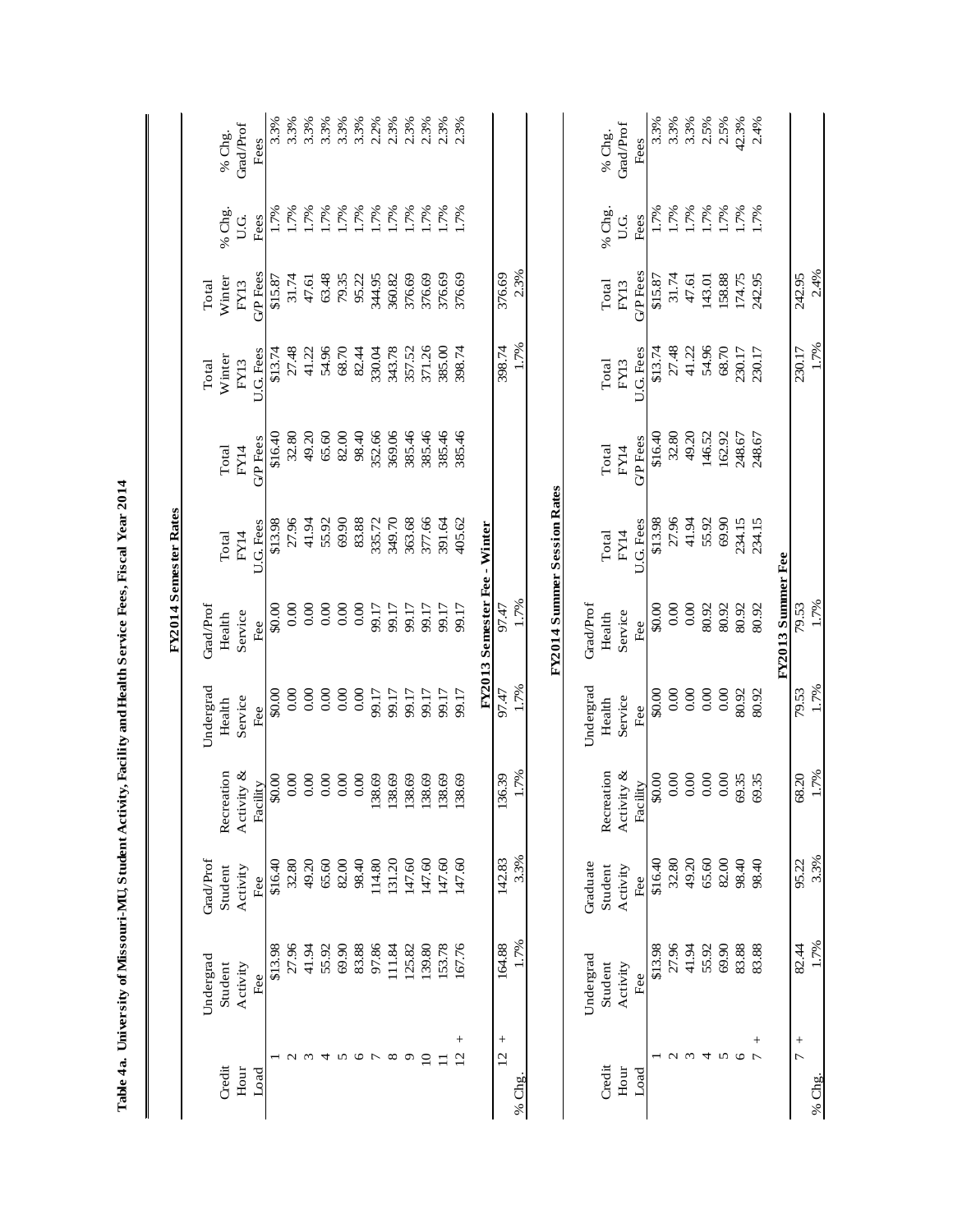| j |                                  |
|---|----------------------------------|
|   |                                  |
| j |                                  |
|   |                                  |
|   |                                  |
|   |                                  |
|   |                                  |
|   |                                  |
|   |                                  |
|   |                                  |
|   |                                  |
|   |                                  |
|   |                                  |
| j |                                  |
|   |                                  |
|   |                                  |
|   |                                  |
|   |                                  |
|   |                                  |
|   |                                  |
|   |                                  |
|   |                                  |
| l |                                  |
|   |                                  |
|   |                                  |
|   |                                  |
|   |                                  |
|   |                                  |
|   |                                  |
|   |                                  |
|   |                                  |
|   |                                  |
|   |                                  |
| j |                                  |
|   |                                  |
| ï |                                  |
|   |                                  |
|   |                                  |
|   | ׅ֧֧֚֚֚֚֚֚֚֚֚֚֚֚֚֚֚֡֡֡֜֓֡֡֡֡֡֡֬֝֬ |
|   |                                  |
|   |                                  |
|   |                                  |
|   |                                  |
|   |                                  |
|   |                                  |
|   |                                  |
|   |                                  |
|   |                                  |
|   |                                  |
|   |                                  |
|   |                                  |
|   |                                  |
|   |                                  |
|   |                                  |
|   |                                  |
|   |                                  |
|   |                                  |
|   |                                  |
|   |                                  |
|   |                                  |
|   |                                  |
|   |                                  |
|   |                                  |
|   |                                  |
|   |                                  |
|   |                                  |
|   |                                  |
|   |                                  |
|   |                                  |
|   |                                  |
| ì |                                  |
|   | i                                |
| j |                                  |
|   |                                  |
|   |                                  |
|   |                                  |
|   |                                  |
|   |                                  |
|   |                                  |
|   |                                  |
|   |                                  |
|   |                                  |
|   |                                  |
|   |                                  |
|   |                                  |
|   |                                  |
|   |                                  |
|   |                                  |
|   |                                  |
|   |                                  |
|   |                                  |
|   |                                  |
|   |                                  |
|   |                                  |
|   |                                  |
|   |                                  |
|   |                                  |
|   |                                  |
|   |                                  |
|   |                                  |
|   |                                  |
|   |                                  |

 $\overline{\phantom{a}}$ 

|                        |               |                |                                                                                                                        |                    |                     | FY2014 Semester Rates                                  |                   |               |                      |                |                 |                 |                  |
|------------------------|---------------|----------------|------------------------------------------------------------------------------------------------------------------------|--------------------|---------------------|--------------------------------------------------------|-------------------|---------------|----------------------|----------------|-----------------|-----------------|------------------|
|                        |               |                |                                                                                                                        |                    |                     |                                                        |                   |               |                      |                |                 |                 |                  |
| Credit                 | Univ.         | Student        | Transport                                                                                                              |                    |                     | Student                                                | Phys.             | Student       | Collegiate           | Rec.           | Total           | Total           | % $Chg$          |
| Hour                   | Center        | Union          | ation Fee                                                                                                              | Athletic           | A.S.U.M.            | Activity                                               | Facility          | Health        | Readership           | Facility       | FY14            | FY13            | Total            |
| Load                   | \$6.70<br>Fee | \$14.62<br>Fee | $\odot$                                                                                                                | \$4.70<br>Fee      | \$0.15<br>Fee $(1)$ | 84.64<br>Fee $(1)$                                     | \$0.73<br>Fee     | \$4.08<br>Fee | \$2.72<br>Fee $(1)$  | \$31.21<br>Fee | \$83.79<br>Fees | \$82.62<br>Fees | 1.4%<br>Fees     |
| $\mathbf{C}$           | 13.39         | 29.25          | \$14.24<br>14.24                                                                                                       | 9.41               | 0.30                | 9.27                                                   |                   | 8.16          | 2.72                 | 31.21          | 119.40          | 117.63          | 1.5%             |
| $\epsilon$             | 20.09         | 43.87          | 14.24                                                                                                                  | 14.11              | 0.46                | 13.91                                                  | $1.45$<br>2.18    | 12.24         | 2.72                 | 31.21          | 155.02          | 152.63          | .6%              |
| 4                      | 26.78         | 58.50          |                                                                                                                        | 18.81              | 0.61                | 18.54                                                  | 2.91              | 16.32         | 2.72                 | 31.21          | 190.64          | 187.63          | .6%              |
| 5                      | 33.48         | 73.12          |                                                                                                                        | 23.52              | 0.76                |                                                        | 3.64              | $20.40$       | 2.72                 | 31.21          | 226.26          | 222.63          | .6%              |
| $\circ$                | 40.17         | 87.75          |                                                                                                                        | 28.22              | 0.91                | $\begin{array}{l} 23.18 \\ \textbf{27.82} \end{array}$ | 4.36              | 24.48         | 2.72<br>2.72<br>2.72 | 31.21          | 261.88          | 257.64          |                  |
| $\overline{ }$         | 46.87         | 102.37         |                                                                                                                        | 32.92              | 1.06                |                                                        | 5.09              | 28.56         |                      | 31.21          | 297.49          | 292.64          | $1.7%$<br>$1.7%$ |
| ${}^{\circ}$           | 53.56         | 117.00         |                                                                                                                        | 37.63              | 1.22                | 32.45<br>37.09                                         | 5.82              | 32.64         |                      | 31.21          | 333.11          | 327.64          |                  |
| $\sigma$               | 60.26         | 131.62         | 14.24                                                                                                                  | 42.33              | 1.37                | 41.72                                                  | 6.54              | 36.72         | 2.72                 | 31.21          | 368.73          | 362.68          | 1.7%             |
| $\Omega$               | 66.95         | 146.24         | 14.24                                                                                                                  | 47.03              | 1.52                | 46.36                                                  | 7.27              | 40.80         | 2.72                 | 31.21          | 404.35          | 397.65          | 17%              |
| $\equiv$               | 73.65         | 160.87         | 14.24                                                                                                                  | 51.74              | 1.52                | 50.99                                                  | 8.00              | 44.88         | 2.72                 | 31.21          | 439.82          | 432.50          | 1.7%             |
| $^+$<br>$\overline{c}$ | 80.34         | 175.49         | 14.24                                                                                                                  | 56.44              | $\ddot{5}$          | 55.63                                                  | 8.73              | 48.96         | 2.72                 | 31.21          | 475.28          | 467.35          | $.7\%$           |
|                        |               |                |                                                                                                                        |                    |                     | FY2013 Semester Fee                                    |                   |               |                      |                |                 |                 |                  |
| $12 +$                 | 77.99         | 172.55         | 14.00                                                                                                                  | 55.50              | 1.52                | 55.07                                                  | 8.65              | 48.45         | 2.72                 | 30.90          |                 | 467.35          |                  |
| %Chg.                  | 3.0%          | 1.7%           | .7%                                                                                                                    | 1.7%               | 0.0%                | 1.0%                                                   | 0.9%              | $1.1\%$       | 0.0%                 | 1.0%           |                 | 1.7%            |                  |
|                        |               |                |                                                                                                                        |                    |                     |                                                        |                   |               |                      |                |                 |                 |                  |
|                        |               |                |                                                                                                                        |                    |                     | FY2014 Summer Session Rates                            |                   |               |                      |                |                 |                 |                  |
| Credit                 | Univ.         | Student        | Transport                                                                                                              |                    |                     | Student                                                | Phys.             | Student       | Collegiate           | Rec.           | Total           | Total           | %Chg             |
| Hour                   | Center        | Union          | ation<br>$\frac{\text{Fe}(2)}{\text{$0.00}}$                                                                           | Athletic           | A.S.U.M.            | Activity                                               | Facility          | Health        | Readership           | Facility       | FY14            | FY13            | Total            |
| Load                   | Fee           | Fee            |                                                                                                                        | Fee                | Fee                 | Fee                                                    | Fee               | Fee           | Fee                  | Fee            | Fees            | Fees            | Fees             |
|                        | \$6.70        | \$14.62        |                                                                                                                        | \$4.70             | \$0.15              | \$4.64                                                 | \$0.73            | \$4.08        | \$1.36               | \$15.60        | \$52.58         | \$51.82         | 1.5%             |
| $\mathbf{C}$           | 13.39         | 29.25          | $0.00\,$                                                                                                               | 9.41               | 0.30                | 9.27                                                   | 1.45              | 8.16          | 1.36                 | 15.60          | 88.20           | 86.82           | 1.6%             |
| $\omega$ 4             | 20.09         | 43.87          | $0.00\,$                                                                                                               | 14.11              | 0.46                | 13.91                                                  | 2.18              | 12.24         | 1.36                 | 15.60          | 123.82          | 121.83          | 1.6%             |
|                        | 26.78         | 58.50          | $0.00\,$                                                                                                               | 18.81              | $0.61$<br>$0.76$    | 18.54                                                  | $2.91$<br>$3.64$  | 16.32         | 36                   | 15.60          | 159.44          | 156.84          | 1.7%             |
| $\sim$                 | 33.48         | 73.12          | $0.00\,$                                                                                                               | $23.52$<br>$28.22$ |                     | 23.18                                                  |                   | 20.40         | 1.36                 | 15.60<br>15.60 | 195.06          | 191.85          | 1.7%             |
| ょ                      | 40.17         | 87.75          | 0.00                                                                                                                   |                    | $\overline{0.91}$   | 27.82                                                  | 4.36              | 24.48         | $\frac{36}{5}$       |                | 230.67          | 226.41          | .9%              |
|                        |               |                |                                                                                                                        |                    |                     |                                                        | FY2013 Summer Fee |               |                      |                |                 |                 |                  |
| \$                     | 39.00         | 86.27          | 0.00                                                                                                                   | 27.75              | 0.91                | 27.56                                                  | 4.33              | 24.23         | 1.36                 | 15.00          |                 | 226.41          |                  |
|                        |               |                |                                                                                                                        |                    |                     |                                                        |                   |               |                      |                |                 |                 |                  |
| %Chg.                  | 3.0%          | 1.7%           | $\sum_{i=1}^{n}$                                                                                                       | 1.7%               | 0.0%                | 0.9%                                                   | 0.7%              | 1.0%          | 0.0%                 | 4.0%           |                 | 1.9%            |                  |
| Notes:                 |               |                |                                                                                                                        |                    |                     |                                                        |                   |               |                      |                |                 |                 |                  |
| $\frac{1}{2}$          |               |                | 1.) On Table 4. Changes in Student Activity, Facility, and Health Service Fees for FY2014, UM these fees are combined. |                    |                     |                                                        |                   |               |                      |                |                 |                 |                  |

2.) All prepared fees were shared, discussed and supported by Student Government Association. The Transportation Fee is only charged in the Fall semester per the

2.) All prepared fees were shared, discussed and supported by Student Government Association. The Transportation Fee is only charged in the Fall semester per the<br>student referendum approved March 2011. student referendum approved March 2011.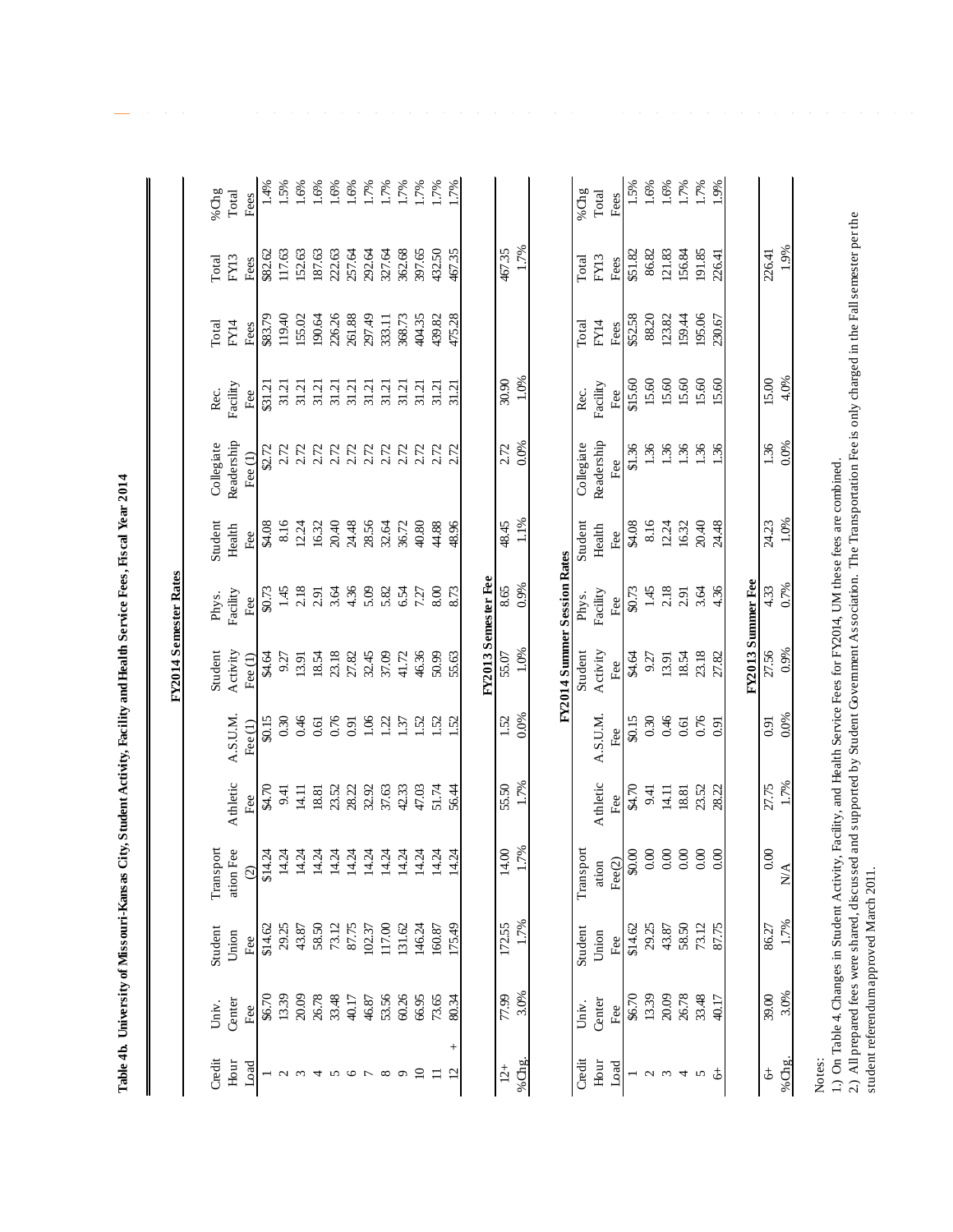| $2.5%$<br>$2.3%$<br>2.2%<br>% Chg.<br>$\%$ Chg.<br>U.G<br>Fees<br>Fees<br>U.G.<br>Grad. Fees<br>1.8%<br>Grad. Fees<br>2.2%<br>196.25<br>229.90<br>263.55<br>297.20<br>330.85<br>364.50<br>398.15<br>431.80<br>431.80<br>431.80<br>149.18<br>175.85<br>162.60<br>431.80<br>95.84<br>175.85<br>175.85<br>\$69.17<br>\$128.95<br>122.51<br>FY13<br>Total<br>FY13<br>Total<br>1.8%<br>2.2%<br>437.50<br>293.90<br>403.85<br>437.50<br>437.50<br>437.50<br>175.85<br>U.G. Fees<br>159.30<br>192.95<br>226.60<br>260.25<br>336.55<br>370.20<br>U.G. Fees<br>149.18<br>175.85<br>175.85<br>\$125.65<br>95.84<br>\$69.17<br>122.51<br>Total<br>FY13<br>Total<br>FY13<br>Grad. Fees<br>Grad. Fees<br>168.16<br>439.60<br>439.60<br>179.80<br>202.09<br>269.95<br>303.88<br>439.60<br>\$70.36<br>125.08<br>152.44<br>236.02<br>371.74<br>97.72<br>179.80<br>337.81<br>405.67<br>\$134.23<br>FY14<br>Total<br>FY14<br>Total<br>445.30<br>179.80<br>445.30<br>445.30<br>125.08<br>152.44<br>U.G. Fees<br>164.86<br>198.79<br>232.72<br>266.65<br>300.58<br>U.G. Fees<br>\$70.36<br>179.80<br>97.72<br>\$130.93<br>377.44<br>411.37<br>343.51<br>FY14<br>Total<br>FY14<br>Total<br>FY2014 Summer Session Rates<br>FY2013 Semester Fee<br>FY2013 Summer Fee<br>0.00<br>0.00<br>0.00<br>0.00<br>Graduate<br>Graduate<br>0.00<br>\$0.00<br>0.0%<br>Student<br>Student<br>3.30<br>3.30<br>3.30<br>3.30<br>3.30<br>3.30<br>$3.30$<br>$3.30$<br>3.30<br>3.30<br>3.30<br>0.00<br>3.30<br>\$3.30<br>Fee $(2)$<br>Fee $(2)$<br>n/a<br>0.00<br>0.00<br>0.00<br>0.00<br>0.00<br>0.0%<br>\$0.00<br>Book(1)<br>Book <sub>(1)</sub><br>9.00<br>Rollamo<br>0.00<br>Rollamo<br>0.00<br>0.66<br>0.00<br>0.00<br>0.00<br>9.00<br>9.00<br>9.00<br>9.00<br>\$0.00<br>0.00<br>006<br>Year<br>Year<br>$\frac{a}{a}$<br>37.50<br>50.00<br>62.50<br>25.00<br>62.50<br>0.0%<br>0.0%<br>\$12.50<br>37.50<br>125.00<br>62.50<br>25.00<br>50.00<br>62.50<br>75.00<br>87.50<br>112.50<br>125.00<br>125.00<br>125.00<br>100.00<br>\$12.50<br>Center<br>Center<br>Univ.<br>Univ.<br>Debt<br>Debt<br>15.00<br>9.00<br>12.00<br>$\mathcal{S}_{0}$<br>\$3.00<br>$6.00$<br>7.1%<br>5.0%<br>30.00<br>14.00<br>$$3.15$<br>6.30<br>9.45<br>12.60<br>18.90<br>31.50<br>31.50<br>15.75<br>22.05<br>25.20<br>28.35<br>31.50<br>Center<br>Center<br>Univ.<br>Fee<br>Univ.<br>Fee<br>$\overline{15}$<br>10.76<br>\$2.69<br>5.38<br>13.45<br>13.45<br>8.07<br>0.0%<br>24.5%<br>28.56<br>40.80<br>40.80<br>10.80<br>IMural<br>8.16<br>20.40<br>24.48<br>36.72<br>40.80<br>40.80<br>12.24<br>16.32<br>I/Mural<br>32.64<br>\$4.08<br>Facility<br>Facility<br>Fee<br>Fee<br>43.00<br>43.00<br>43.00<br>43.00<br>\$43.00<br>43.00<br>5.4%<br>1.2%<br>92.00<br>42.50<br>97.00<br>97.00<br>97.00<br>97.00<br>97.00<br>97.00<br>97.00<br>97.00<br>97.00<br>97.00<br>97.00<br>Service<br>\$97.00<br>Service<br>Health<br>Health<br>$\rm{Fe}$<br>Fee<br>36.68<br>45.85<br>\$9.17<br>18.34<br>45.85<br>0.9%<br>27.51<br>$-0.4%$<br>Student<br>42.60<br>140.70<br>Activity<br>Activity<br>56.80<br>71.00<br>85.20<br>99.40<br>127.80<br>142.00<br>142.00<br>Student<br>46.05<br>28.40<br>113.60<br>142.00<br>\$14.20<br>Fee<br>Fee $\epsilon$<br>% Chg<br>Credit<br>% $\sigma$<br>Credit<br>Hour<br>Hour<br>Load<br>Load<br>$\frac{1}{2}$<br>$\overline{a}$<br>$\ddot{\circ}$<br>$\vec{c}$<br>$\equiv$<br>$\sigma$<br>$\downarrow$<br>$\sigma$ $\sim$<br>$\infty$<br>$\omega$ $\omega$<br>$\overline{4}$<br>$\omega$ $\omega$<br>4<br>5<br>S |  |  |  | FY2014 Semester Rates |  |  |      |               |
|-------------------------------------------------------------------------------------------------------------------------------------------------------------------------------------------------------------------------------------------------------------------------------------------------------------------------------------------------------------------------------------------------------------------------------------------------------------------------------------------------------------------------------------------------------------------------------------------------------------------------------------------------------------------------------------------------------------------------------------------------------------------------------------------------------------------------------------------------------------------------------------------------------------------------------------------------------------------------------------------------------------------------------------------------------------------------------------------------------------------------------------------------------------------------------------------------------------------------------------------------------------------------------------------------------------------------------------------------------------------------------------------------------------------------------------------------------------------------------------------------------------------------------------------------------------------------------------------------------------------------------------------------------------------------------------------------------------------------------------------------------------------------------------------------------------------------------------------------------------------------------------------------------------------------------------------------------------------------------------------------------------------------------------------------------------------------------------------------------------------------------------------------------------------------------------------------------------------------------------------------------------------------------------------------------------------------------------------------------------------------------------------------------------------------------------------------------------------------------------------------------------------------------------------------------------------------------------------------------------------------------------------------------------------------------------------------------------------------------------------------------------------------------------------------------------------------------------------------------------------------------------------------------------------------------------------------------------------------------------------------------------------------------------------------------------------------------------------------------------------------------------------------------------------------------------------------------------------------------------------------------------------------------------------------------------------------------------------------------------------------------------------------------------------------------------------------------------------------|--|--|--|-----------------------|--|--|------|---------------|
|                                                                                                                                                                                                                                                                                                                                                                                                                                                                                                                                                                                                                                                                                                                                                                                                                                                                                                                                                                                                                                                                                                                                                                                                                                                                                                                                                                                                                                                                                                                                                                                                                                                                                                                                                                                                                                                                                                                                                                                                                                                                                                                                                                                                                                                                                                                                                                                                                                                                                                                                                                                                                                                                                                                                                                                                                                                                                                                                                                                                                                                                                                                                                                                                                                                                                                                                                                                                                                                                         |  |  |  |                       |  |  |      | % Chg.        |
|                                                                                                                                                                                                                                                                                                                                                                                                                                                                                                                                                                                                                                                                                                                                                                                                                                                                                                                                                                                                                                                                                                                                                                                                                                                                                                                                                                                                                                                                                                                                                                                                                                                                                                                                                                                                                                                                                                                                                                                                                                                                                                                                                                                                                                                                                                                                                                                                                                                                                                                                                                                                                                                                                                                                                                                                                                                                                                                                                                                                                                                                                                                                                                                                                                                                                                                                                                                                                                                                         |  |  |  |                       |  |  |      | Grad.<br>Fees |
|                                                                                                                                                                                                                                                                                                                                                                                                                                                                                                                                                                                                                                                                                                                                                                                                                                                                                                                                                                                                                                                                                                                                                                                                                                                                                                                                                                                                                                                                                                                                                                                                                                                                                                                                                                                                                                                                                                                                                                                                                                                                                                                                                                                                                                                                                                                                                                                                                                                                                                                                                                                                                                                                                                                                                                                                                                                                                                                                                                                                                                                                                                                                                                                                                                                                                                                                                                                                                                                                         |  |  |  |                       |  |  | 4.2% | 4.1%          |
|                                                                                                                                                                                                                                                                                                                                                                                                                                                                                                                                                                                                                                                                                                                                                                                                                                                                                                                                                                                                                                                                                                                                                                                                                                                                                                                                                                                                                                                                                                                                                                                                                                                                                                                                                                                                                                                                                                                                                                                                                                                                                                                                                                                                                                                                                                                                                                                                                                                                                                                                                                                                                                                                                                                                                                                                                                                                                                                                                                                                                                                                                                                                                                                                                                                                                                                                                                                                                                                                         |  |  |  |                       |  |  | 3.5% | 3.4%          |
|                                                                                                                                                                                                                                                                                                                                                                                                                                                                                                                                                                                                                                                                                                                                                                                                                                                                                                                                                                                                                                                                                                                                                                                                                                                                                                                                                                                                                                                                                                                                                                                                                                                                                                                                                                                                                                                                                                                                                                                                                                                                                                                                                                                                                                                                                                                                                                                                                                                                                                                                                                                                                                                                                                                                                                                                                                                                                                                                                                                                                                                                                                                                                                                                                                                                                                                                                                                                                                                                         |  |  |  |                       |  |  | 3.0% | 3.0%          |
|                                                                                                                                                                                                                                                                                                                                                                                                                                                                                                                                                                                                                                                                                                                                                                                                                                                                                                                                                                                                                                                                                                                                                                                                                                                                                                                                                                                                                                                                                                                                                                                                                                                                                                                                                                                                                                                                                                                                                                                                                                                                                                                                                                                                                                                                                                                                                                                                                                                                                                                                                                                                                                                                                                                                                                                                                                                                                                                                                                                                                                                                                                                                                                                                                                                                                                                                                                                                                                                                         |  |  |  |                       |  |  | 2.7% | 2.7%          |
|                                                                                                                                                                                                                                                                                                                                                                                                                                                                                                                                                                                                                                                                                                                                                                                                                                                                                                                                                                                                                                                                                                                                                                                                                                                                                                                                                                                                                                                                                                                                                                                                                                                                                                                                                                                                                                                                                                                                                                                                                                                                                                                                                                                                                                                                                                                                                                                                                                                                                                                                                                                                                                                                                                                                                                                                                                                                                                                                                                                                                                                                                                                                                                                                                                                                                                                                                                                                                                                                         |  |  |  |                       |  |  |      | 2.4%<br>2.2%  |
|                                                                                                                                                                                                                                                                                                                                                                                                                                                                                                                                                                                                                                                                                                                                                                                                                                                                                                                                                                                                                                                                                                                                                                                                                                                                                                                                                                                                                                                                                                                                                                                                                                                                                                                                                                                                                                                                                                                                                                                                                                                                                                                                                                                                                                                                                                                                                                                                                                                                                                                                                                                                                                                                                                                                                                                                                                                                                                                                                                                                                                                                                                                                                                                                                                                                                                                                                                                                                                                                         |  |  |  |                       |  |  |      |               |
|                                                                                                                                                                                                                                                                                                                                                                                                                                                                                                                                                                                                                                                                                                                                                                                                                                                                                                                                                                                                                                                                                                                                                                                                                                                                                                                                                                                                                                                                                                                                                                                                                                                                                                                                                                                                                                                                                                                                                                                                                                                                                                                                                                                                                                                                                                                                                                                                                                                                                                                                                                                                                                                                                                                                                                                                                                                                                                                                                                                                                                                                                                                                                                                                                                                                                                                                                                                                                                                                         |  |  |  |                       |  |  | 2.1% | 2.1%          |
|                                                                                                                                                                                                                                                                                                                                                                                                                                                                                                                                                                                                                                                                                                                                                                                                                                                                                                                                                                                                                                                                                                                                                                                                                                                                                                                                                                                                                                                                                                                                                                                                                                                                                                                                                                                                                                                                                                                                                                                                                                                                                                                                                                                                                                                                                                                                                                                                                                                                                                                                                                                                                                                                                                                                                                                                                                                                                                                                                                                                                                                                                                                                                                                                                                                                                                                                                                                                                                                                         |  |  |  |                       |  |  | 2.0% | 2.0%          |
|                                                                                                                                                                                                                                                                                                                                                                                                                                                                                                                                                                                                                                                                                                                                                                                                                                                                                                                                                                                                                                                                                                                                                                                                                                                                                                                                                                                                                                                                                                                                                                                                                                                                                                                                                                                                                                                                                                                                                                                                                                                                                                                                                                                                                                                                                                                                                                                                                                                                                                                                                                                                                                                                                                                                                                                                                                                                                                                                                                                                                                                                                                                                                                                                                                                                                                                                                                                                                                                                         |  |  |  |                       |  |  | 1.9% | 1.9%          |
|                                                                                                                                                                                                                                                                                                                                                                                                                                                                                                                                                                                                                                                                                                                                                                                                                                                                                                                                                                                                                                                                                                                                                                                                                                                                                                                                                                                                                                                                                                                                                                                                                                                                                                                                                                                                                                                                                                                                                                                                                                                                                                                                                                                                                                                                                                                                                                                                                                                                                                                                                                                                                                                                                                                                                                                                                                                                                                                                                                                                                                                                                                                                                                                                                                                                                                                                                                                                                                                                         |  |  |  |                       |  |  | 1.8% | 1.8%          |
|                                                                                                                                                                                                                                                                                                                                                                                                                                                                                                                                                                                                                                                                                                                                                                                                                                                                                                                                                                                                                                                                                                                                                                                                                                                                                                                                                                                                                                                                                                                                                                                                                                                                                                                                                                                                                                                                                                                                                                                                                                                                                                                                                                                                                                                                                                                                                                                                                                                                                                                                                                                                                                                                                                                                                                                                                                                                                                                                                                                                                                                                                                                                                                                                                                                                                                                                                                                                                                                                         |  |  |  |                       |  |  | 1.8% | 1.8%          |
|                                                                                                                                                                                                                                                                                                                                                                                                                                                                                                                                                                                                                                                                                                                                                                                                                                                                                                                                                                                                                                                                                                                                                                                                                                                                                                                                                                                                                                                                                                                                                                                                                                                                                                                                                                                                                                                                                                                                                                                                                                                                                                                                                                                                                                                                                                                                                                                                                                                                                                                                                                                                                                                                                                                                                                                                                                                                                                                                                                                                                                                                                                                                                                                                                                                                                                                                                                                                                                                                         |  |  |  |                       |  |  | .8%  | .8%           |
|                                                                                                                                                                                                                                                                                                                                                                                                                                                                                                                                                                                                                                                                                                                                                                                                                                                                                                                                                                                                                                                                                                                                                                                                                                                                                                                                                                                                                                                                                                                                                                                                                                                                                                                                                                                                                                                                                                                                                                                                                                                                                                                                                                                                                                                                                                                                                                                                                                                                                                                                                                                                                                                                                                                                                                                                                                                                                                                                                                                                                                                                                                                                                                                                                                                                                                                                                                                                                                                                         |  |  |  |                       |  |  |      |               |
|                                                                                                                                                                                                                                                                                                                                                                                                                                                                                                                                                                                                                                                                                                                                                                                                                                                                                                                                                                                                                                                                                                                                                                                                                                                                                                                                                                                                                                                                                                                                                                                                                                                                                                                                                                                                                                                                                                                                                                                                                                                                                                                                                                                                                                                                                                                                                                                                                                                                                                                                                                                                                                                                                                                                                                                                                                                                                                                                                                                                                                                                                                                                                                                                                                                                                                                                                                                                                                                                         |  |  |  |                       |  |  |      |               |
|                                                                                                                                                                                                                                                                                                                                                                                                                                                                                                                                                                                                                                                                                                                                                                                                                                                                                                                                                                                                                                                                                                                                                                                                                                                                                                                                                                                                                                                                                                                                                                                                                                                                                                                                                                                                                                                                                                                                                                                                                                                                                                                                                                                                                                                                                                                                                                                                                                                                                                                                                                                                                                                                                                                                                                                                                                                                                                                                                                                                                                                                                                                                                                                                                                                                                                                                                                                                                                                                         |  |  |  |                       |  |  |      |               |
|                                                                                                                                                                                                                                                                                                                                                                                                                                                                                                                                                                                                                                                                                                                                                                                                                                                                                                                                                                                                                                                                                                                                                                                                                                                                                                                                                                                                                                                                                                                                                                                                                                                                                                                                                                                                                                                                                                                                                                                                                                                                                                                                                                                                                                                                                                                                                                                                                                                                                                                                                                                                                                                                                                                                                                                                                                                                                                                                                                                                                                                                                                                                                                                                                                                                                                                                                                                                                                                                         |  |  |  |                       |  |  |      |               |
|                                                                                                                                                                                                                                                                                                                                                                                                                                                                                                                                                                                                                                                                                                                                                                                                                                                                                                                                                                                                                                                                                                                                                                                                                                                                                                                                                                                                                                                                                                                                                                                                                                                                                                                                                                                                                                                                                                                                                                                                                                                                                                                                                                                                                                                                                                                                                                                                                                                                                                                                                                                                                                                                                                                                                                                                                                                                                                                                                                                                                                                                                                                                                                                                                                                                                                                                                                                                                                                                         |  |  |  |                       |  |  |      | % Chg.        |
|                                                                                                                                                                                                                                                                                                                                                                                                                                                                                                                                                                                                                                                                                                                                                                                                                                                                                                                                                                                                                                                                                                                                                                                                                                                                                                                                                                                                                                                                                                                                                                                                                                                                                                                                                                                                                                                                                                                                                                                                                                                                                                                                                                                                                                                                                                                                                                                                                                                                                                                                                                                                                                                                                                                                                                                                                                                                                                                                                                                                                                                                                                                                                                                                                                                                                                                                                                                                                                                                         |  |  |  |                       |  |  |      | Grad.         |
|                                                                                                                                                                                                                                                                                                                                                                                                                                                                                                                                                                                                                                                                                                                                                                                                                                                                                                                                                                                                                                                                                                                                                                                                                                                                                                                                                                                                                                                                                                                                                                                                                                                                                                                                                                                                                                                                                                                                                                                                                                                                                                                                                                                                                                                                                                                                                                                                                                                                                                                                                                                                                                                                                                                                                                                                                                                                                                                                                                                                                                                                                                                                                                                                                                                                                                                                                                                                                                                                         |  |  |  |                       |  |  |      | Fees          |
|                                                                                                                                                                                                                                                                                                                                                                                                                                                                                                                                                                                                                                                                                                                                                                                                                                                                                                                                                                                                                                                                                                                                                                                                                                                                                                                                                                                                                                                                                                                                                                                                                                                                                                                                                                                                                                                                                                                                                                                                                                                                                                                                                                                                                                                                                                                                                                                                                                                                                                                                                                                                                                                                                                                                                                                                                                                                                                                                                                                                                                                                                                                                                                                                                                                                                                                                                                                                                                                                         |  |  |  |                       |  |  | 1.7% | 1.7%          |
|                                                                                                                                                                                                                                                                                                                                                                                                                                                                                                                                                                                                                                                                                                                                                                                                                                                                                                                                                                                                                                                                                                                                                                                                                                                                                                                                                                                                                                                                                                                                                                                                                                                                                                                                                                                                                                                                                                                                                                                                                                                                                                                                                                                                                                                                                                                                                                                                                                                                                                                                                                                                                                                                                                                                                                                                                                                                                                                                                                                                                                                                                                                                                                                                                                                                                                                                                                                                                                                                         |  |  |  |                       |  |  | 2.0% | 2.0%          |
|                                                                                                                                                                                                                                                                                                                                                                                                                                                                                                                                                                                                                                                                                                                                                                                                                                                                                                                                                                                                                                                                                                                                                                                                                                                                                                                                                                                                                                                                                                                                                                                                                                                                                                                                                                                                                                                                                                                                                                                                                                                                                                                                                                                                                                                                                                                                                                                                                                                                                                                                                                                                                                                                                                                                                                                                                                                                                                                                                                                                                                                                                                                                                                                                                                                                                                                                                                                                                                                                         |  |  |  |                       |  |  | 2.1% | 2.1%          |
|                                                                                                                                                                                                                                                                                                                                                                                                                                                                                                                                                                                                                                                                                                                                                                                                                                                                                                                                                                                                                                                                                                                                                                                                                                                                                                                                                                                                                                                                                                                                                                                                                                                                                                                                                                                                                                                                                                                                                                                                                                                                                                                                                                                                                                                                                                                                                                                                                                                                                                                                                                                                                                                                                                                                                                                                                                                                                                                                                                                                                                                                                                                                                                                                                                                                                                                                                                                                                                                                         |  |  |  |                       |  |  | 2.2% | 2.2%          |
|                                                                                                                                                                                                                                                                                                                                                                                                                                                                                                                                                                                                                                                                                                                                                                                                                                                                                                                                                                                                                                                                                                                                                                                                                                                                                                                                                                                                                                                                                                                                                                                                                                                                                                                                                                                                                                                                                                                                                                                                                                                                                                                                                                                                                                                                                                                                                                                                                                                                                                                                                                                                                                                                                                                                                                                                                                                                                                                                                                                                                                                                                                                                                                                                                                                                                                                                                                                                                                                                         |  |  |  |                       |  |  |      | 2.2%          |
|                                                                                                                                                                                                                                                                                                                                                                                                                                                                                                                                                                                                                                                                                                                                                                                                                                                                                                                                                                                                                                                                                                                                                                                                                                                                                                                                                                                                                                                                                                                                                                                                                                                                                                                                                                                                                                                                                                                                                                                                                                                                                                                                                                                                                                                                                                                                                                                                                                                                                                                                                                                                                                                                                                                                                                                                                                                                                                                                                                                                                                                                                                                                                                                                                                                                                                                                                                                                                                                                         |  |  |  |                       |  |  | 2.2% | 2.2%          |
|                                                                                                                                                                                                                                                                                                                                                                                                                                                                                                                                                                                                                                                                                                                                                                                                                                                                                                                                                                                                                                                                                                                                                                                                                                                                                                                                                                                                                                                                                                                                                                                                                                                                                                                                                                                                                                                                                                                                                                                                                                                                                                                                                                                                                                                                                                                                                                                                                                                                                                                                                                                                                                                                                                                                                                                                                                                                                                                                                                                                                                                                                                                                                                                                                                                                                                                                                                                                                                                                         |  |  |  |                       |  |  |      |               |
|                                                                                                                                                                                                                                                                                                                                                                                                                                                                                                                                                                                                                                                                                                                                                                                                                                                                                                                                                                                                                                                                                                                                                                                                                                                                                                                                                                                                                                                                                                                                                                                                                                                                                                                                                                                                                                                                                                                                                                                                                                                                                                                                                                                                                                                                                                                                                                                                                                                                                                                                                                                                                                                                                                                                                                                                                                                                                                                                                                                                                                                                                                                                                                                                                                                                                                                                                                                                                                                                         |  |  |  |                       |  |  |      |               |
|                                                                                                                                                                                                                                                                                                                                                                                                                                                                                                                                                                                                                                                                                                                                                                                                                                                                                                                                                                                                                                                                                                                                                                                                                                                                                                                                                                                                                                                                                                                                                                                                                                                                                                                                                                                                                                                                                                                                                                                                                                                                                                                                                                                                                                                                                                                                                                                                                                                                                                                                                                                                                                                                                                                                                                                                                                                                                                                                                                                                                                                                                                                                                                                                                                                                                                                                                                                                                                                                         |  |  |  |                       |  |  |      |               |

(1) Yearbook fee is charged to undergraduate students in the fall term only.<br>(2) Graduate Student Fee is charged to graduate students in the fall and spring semesters only. (2) Graduate Student Fee is charged to graduate students in the fall and spring semesters only. (1) Yearbook fee is charged to undergraduate students in the fall term only.